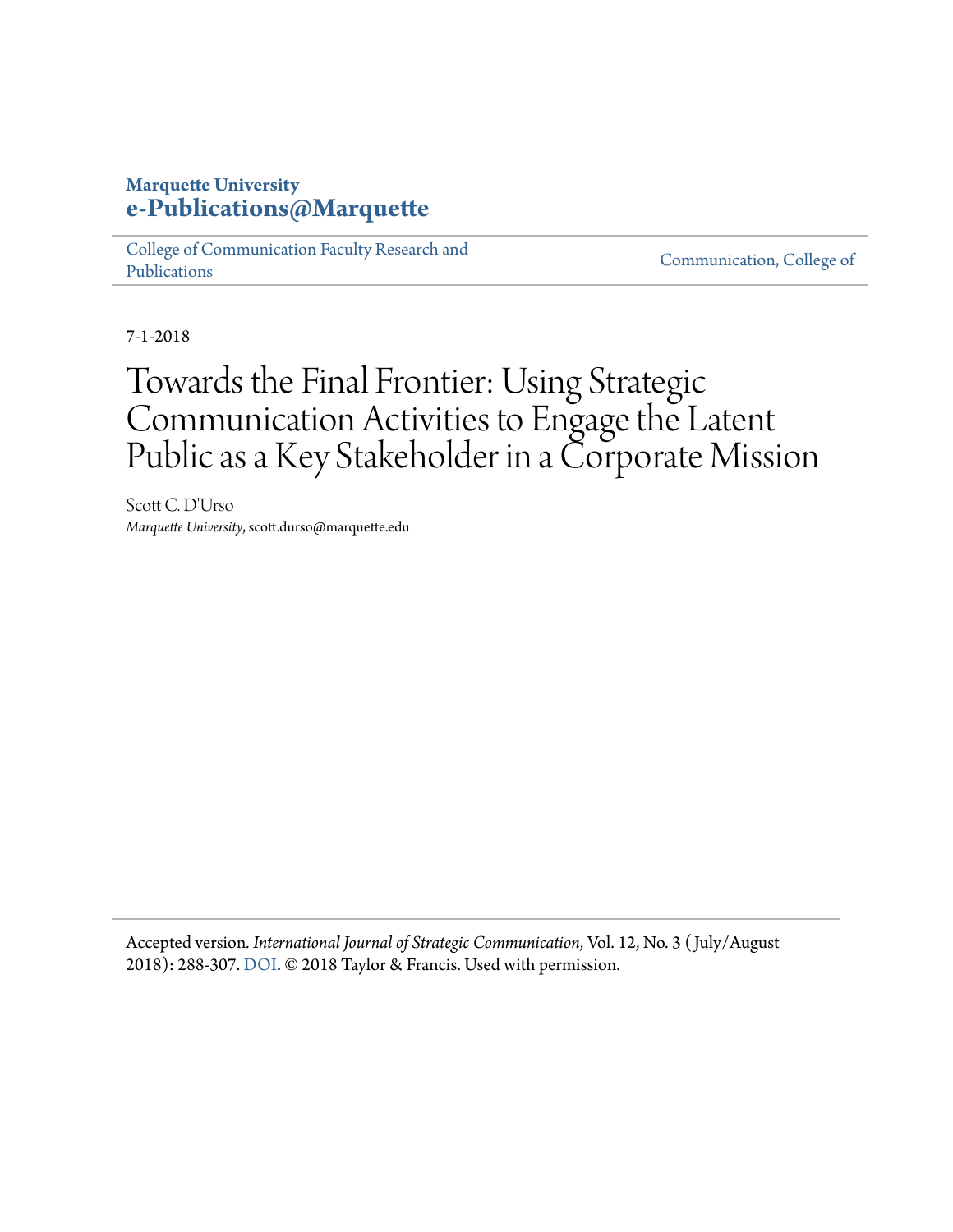#### **Marquette University**

## **e-Publications@Marquette**

## *Communication Faculty Research and Publications/College of Communication*

*This paper is NOT THE PUBLISHED VERSION;* **but the author's final, peer-reviewed manuscript.**  The published version may be accessed by following the link in the citation below.

*International Journal of Strategic Communication*, Vol. 12, No. 3 (2018): 288-307. [DOI.](https://doi.org/10.1080/1553118X.2018.1464008) This article is © Taylor & Francis (Routledge) and permission has been granted for this version to appear i[n e-Publications@Marquette.](http://epublications.marquette.edu/) Taylor & Francis (Routledge) does not grant permission for this article to be further copied/distributed or hosted elsewhere without the express permission from Taylor & Francis (Routledge).

# Towards the Final Frontier: Using Strategic Communication Activities to Engage the Latent Public as a Key Stakeholder in a Corporate Mission

## Scott C. D'Urso

Diederich College of Communication, Marquette University, Milwaukee, WI

## Abstract

Private corporations that do not normally interact with, nor regularly communicate with, the public often do not perceive the public as a relevant or active stakeholder. The public may not view themselves as a stakeholder, particularly when they are unaware of, have no direct dealings with, or do not have any problems associated with such a corporation. The current study, utilizing a national survey of the United States public (*N* = 424) found that through directed strategic communication activities of a private spaceflight corporation, utilizing social and new media tools, a latent public can perceive a corporation and its mission in a positive manner, and transition it towards a status of an aware public and possible active public. Positive perceptions were found regarding corporate credibility, brand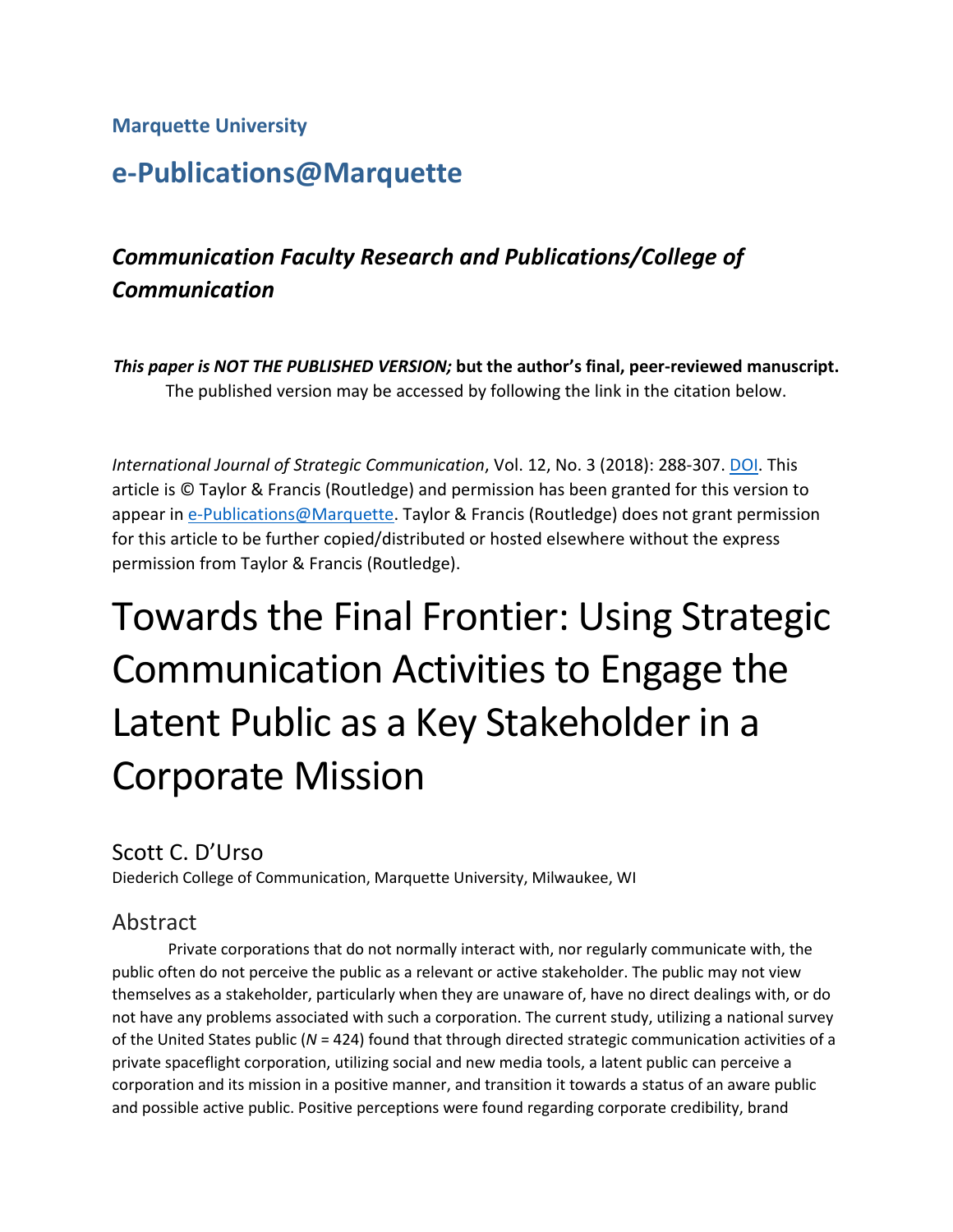awareness, public engagement, communicating a corporate mission, educating the public, and influencing public opinion.

### Introduction

In late fall of 2016, and somewhat reminiscent of President Kennedy's call for human exploration of the moon, former President Obama put forth his thoughts on the next goal of space exploration, calling for "sending humans to Mars by the 2030s and returning them safely to Earth, with the ultimate ambition to one day remain there for an extended time" (Obama, 2016, p. 3). This announcement came approximately 2 weeks after Space Exploration Technologies (SpaceX) founder, Chief Executive Officer, and Chief Technology Officer, Elon Musk, unveiled his corporation's plan, and associated technology, to launch manned missions to Mars, using what he called the Interplanetary Transport System (Musk, 2016). He stated his corporation's goal was to have a fully sustainable colony on Mars in 40 to 100 years (Newcomb, 2016). Such a massive endeavor, whether directed by a government or a private corporation, will likely require billions of dollars of funding, as well as strong support from the public.

The research presented will focus on the second of those requirements, support from the public, and in particular, how a privately owned corporation can accomplish this goal. Examining the strategic communication aspects of this process, particularly the "purposive communication" (Holtzhausen & Zerfass, 2013, p. 74) is the primary goal of the current research. Corporations, like SpaceX, seek to use strategic communication to influence their stakeholders. However, under traditional Stakeholder Theory (Freeman, 1984), the public is not considered, or explicitly defined as a key stakeholder, or in some cases not a stakeholder at all. The public typically has no power, urgency, or legitimate connection (Mitchell, Agle, & Wood, 1997) to some private corporations in normal conditions. However, as Grunig (1983, 1997)) offers, there is a more nuanced way of examining the "public" in terms of it being a corporate stakeholder. In many cases, private corporations do not seek interaction or communication with the public because there is no inherent need or problem that requires this activity. However, when a problem or challenge arises, can a corporation use directed communication activities to its advantage? Can it successfully engage the public in a way that puts them on a path from latent public to aware public to possibly an active public, making them a key stakeholder in a corporation's success towards achieving its mission, goal, or solution to a problem? To answer these questions, an overview of Stakeholder Theory (Freeman, 1984) will be presented, along with Grunig's (1997) Situational Theory of Publics as a framework for understanding one corporation's communication activities. This is followed by a review of how the United States (U.S.) government communicated to the public during the key periods of U.S. spaceflight, from the Mercury program onward. This will set the stage for an examination of one corporation's attempt to engage a latent public in order to convert them to an aware and potentially active public, allowing the corporation to achieve their corporate mission.

## Review of the literature

#### Strategic communication

In 2007, Hallahan, Holtzhausen, Van Ruler, Vercic, and Sriramesh defined strategic communication as "communicating purposefully to advance the (the organization's) mission" (p. 4). Although this definition is frequently cited, Holtzhausen and Zerfass (2013) offered a more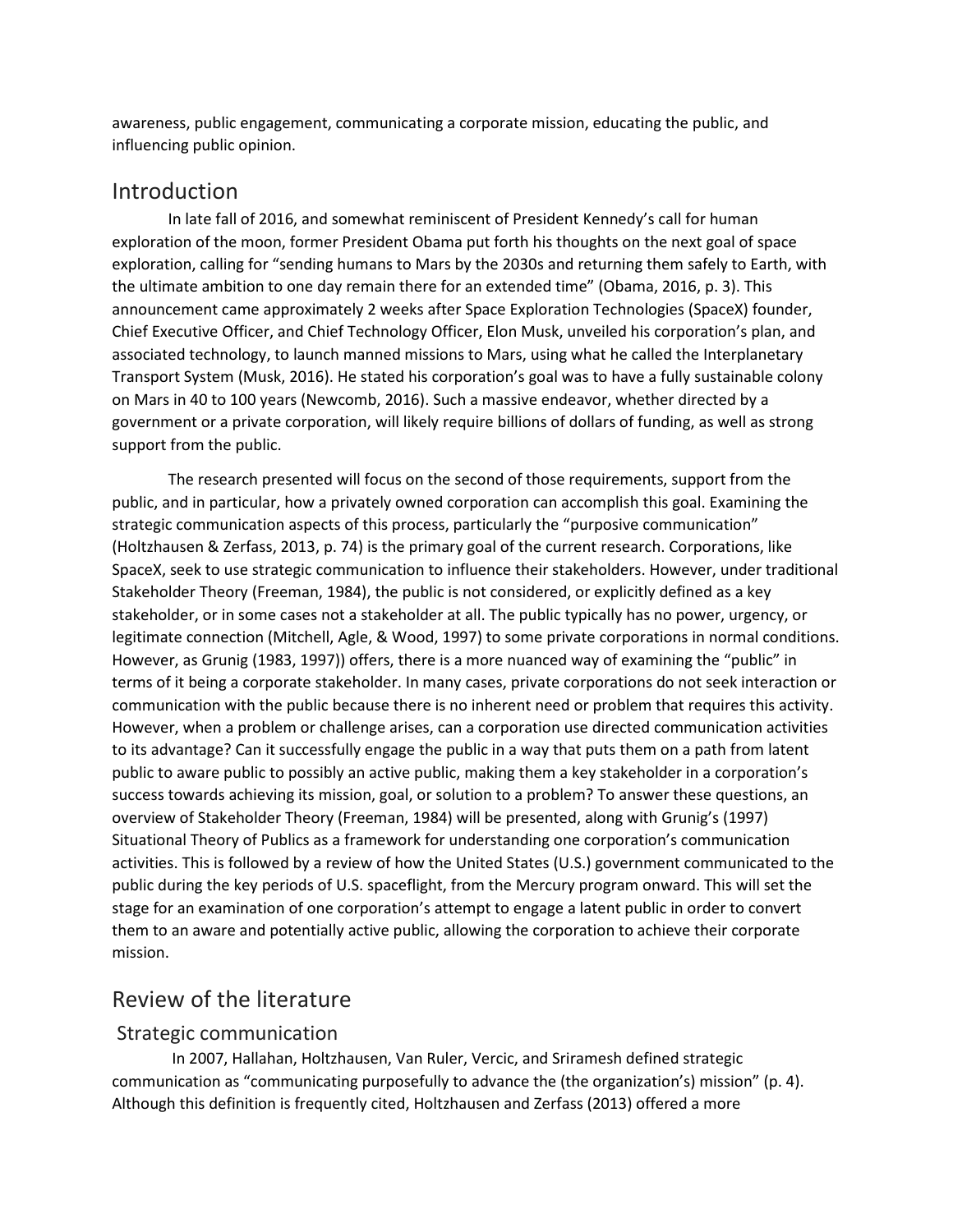comprehensive take, defining strategic communication as "the practice of deliberate and purposive communication a communication agent enacts in the public sphere on behalf of a communicative entity to reach set goals" (p. 74).

In particular, this updated definition highlights the importance of the public in the achievement of an organizational goal, which is directly relevant to the current study. Hallahan, Holtzhausen, Van Ruler, Vercic, and Sriramesh (2007) note that strategic communication focuses on informative, persuasive, discursive, and relational communication in the context of achieving the organizational mission. It helps shape or define meaning, establish trust and reputation, and manages relationships with internal and external stakeholders to allow an organization to grow and operate as intended (Grunig, Grunig, & Dozier, 2002). It depends on the institution and suggests that the organization is intentional with its communication (Sandhu, 2009). Cutlip, Center, and Broom (1995) note that organizations that seek to alter the behavior of others can utilize four tools: a) physical force, b) patronage, c) purchase, or d) persuasion. This last option aims to promote approval of an idea or innovation and is at the heart of strategic communication. Hallahan et al. (2007) state that the fundamental goal of strategic communication is purposeful influence.

#### Stakeholder theories and publics

Strategic communication allows within its scope the investigation of stakeholder communication and all other communication practices relevant to the organization (Hallahan et al., 2007). Habermas (1979) noted that contemporary organizations are now seen as prominent social actors who play a critical role in public debate and discussion in society. "Strategic communication research can focus on how organizations interact with customers, employees, investors, government officials, and community leaders" (p. 27). To that end, it is crucial to understand the concepts of both stakeholders and the public.

Freeman's (1984) work on Stakeholder Theory has been an integral part of corporate and organization communication research from the very beginning. In terms of both academic research and direct application in the corporation, Stakeholder Theory has been a useful framework for examining the relationships a corporation must build and maintain in order to be successful. What follows is a brief overview of the theory, with particular attention paid to stakeholder categories and typologies, potential outcomes, and benefits related to stakeholder engagement, and the role communication plays.

#### **Origins**

The theory is fundamentally focused on how corporations or organizations can operate at their best through an understanding of the relationships corporations have with stakeholders. The concept of organizational stakeholders preceded Freeman's (1984) seminal work. In the early 1960s, the Stanford Research Institute (SRI) first defined stakeholders as groups whom an organization requires support from in order to exist. This originally included shareholders, employees, customers, suppliers, lenders, and society (Freeman, Harrison, Wicks, Parma, & De Colle, 2010). Later this list added others, such as owners and the public. In general, there is little disagreement regarding the types of entities that have the potential to be stakeholders (Mitchell et al., 1997). Individuals, groups, neighborhoods, organizations, societies, and even the environment have been deemed stakeholders. Others include consumer advocate groups, special interest groups, media, government, and competitors (Freeman, Harrison, & Wicks, 2007).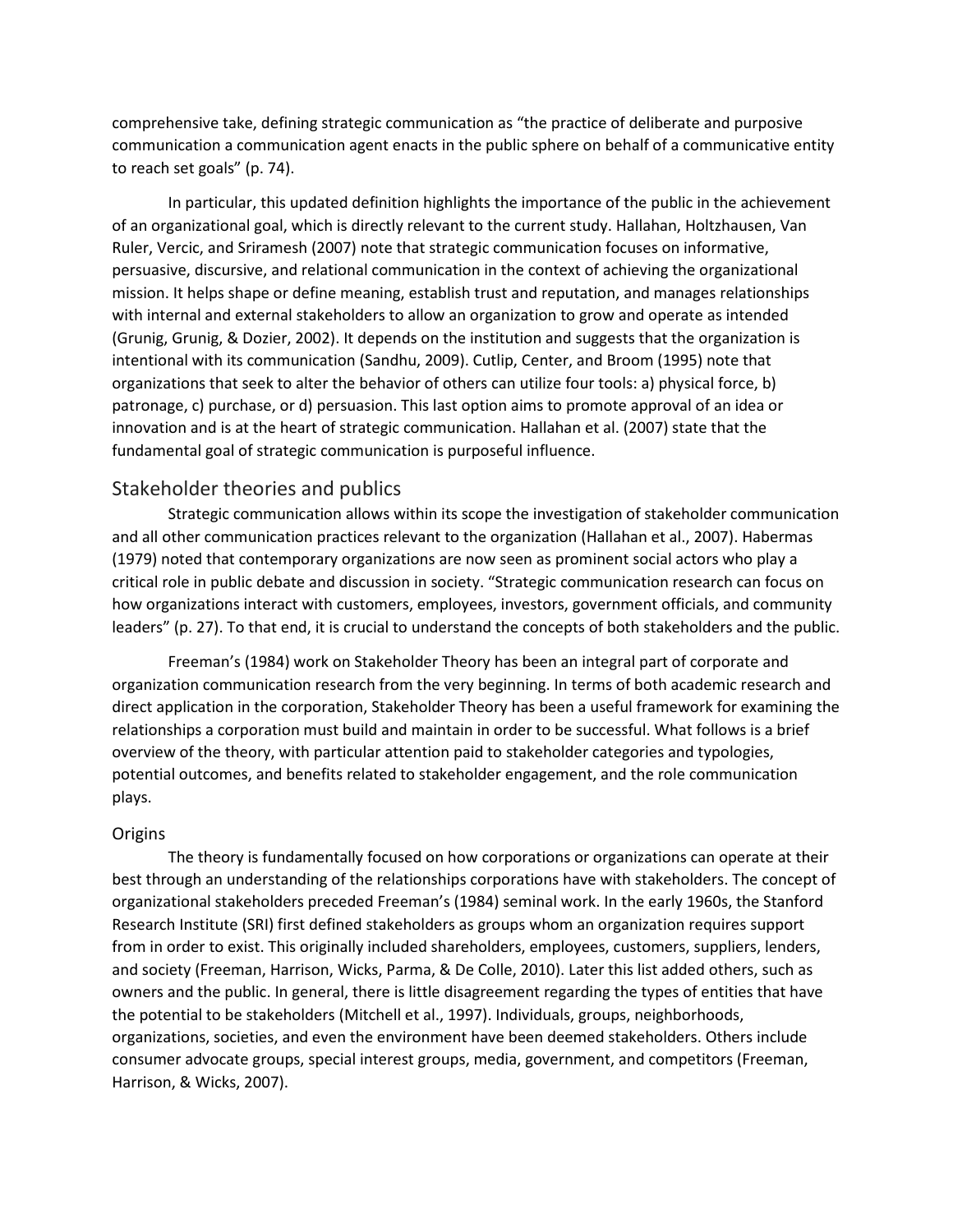Much of what we know from the literature in regard to the general public is that it exists in the abstract, contrasting the more scholarly approach that indicates it does not truly exist (see Newsome, Turk, & Krukeberg, 2010). Rather, individuals are all members of very definable or discrete publics. This in more in line with Carey's (1997) definition of the public:

"The term public has traditionally meant any group (or possible individual) that has some involvement with an organization. . . From a public relations perspective, the term audience suggests a group of people who are recipients of something – a message or a performance. An audience is thus inherently passive. . .. In public relations, the term public (active audience) encompasses any group of people who are tied together, however loosely, by some common bond of interest or concern and who have consequences for an organization (p. 94).

Often, public and stakeholders are seen as synonyms, however, Grunig and Repper (1992) provide a much clearer delineation of the two constructs. They argue there is a subtle but key distinction, "People are stakeholders because they are in a category affected by decisions of an organization or if their decisions affect the organization" (p. 125). In most cases, members of the public do not normally affect or are affected by any one particular organization. As a result, research has focused on a more manageable and defined segment of the public.

When it comes to the public, typically the focus is on the smaller discrete public, such as communities. This stakeholder is narrowly defined in most cases and addresses how a community comes together around a particular issue (Himmelman, 2001; Lasker & Weiss, 2003). Freeman et al. (2010) note that community members allow organizations to be located within a community environment, build required facilities, employ local individuals, all with the goal of improved economic and social conditions for the members of the community. Another common area associated with research focuses on activist publics. Heath and Palenchar (2009) defined this group as "persons, identifiable by demographics or opinions who are likely to become activists if they recognize that their self-interests are harmed or helped by the actions of an organization" (p. 20). For some organizations, engaging the public in this manner can be difficult. This can be seen in almost any newspaper or news broadcast today, where attempts to move the public to coalesce around a single issue in the United States is nearly impossible. However, if a corporation were to find an issue around which it could engage the public to become an activist public, this activist public could become a critical and potentially essential stakeholder for that corporation.

Mitchell et al.'s (1997) typology classifies stakeholders based on three attributes: a) power – the extent to which an entity can gain access to power sources allowing it to impose its will on a corporation, b) legitimacy – the overall perception that the actions of an entity are wanted, genuine, and/or appropriate given the norms, values, or beliefs of an organization, and c) urgency – the degree to which an entity's issues require immediate attention by the organization. Using this typology and when a corporation has no direct or indirect connection to the public, it would be a struggle to define them as either a key stakeholder or even a stakeholder at all. Under these conditions, the public possess no power, primarily because they lack the ability to act in unison or have no desire to do so. Additionally, there is no legitimate connection to a corporation particularly if the public is not a customer, a current or potential client, nor do they have another beneficial or detrimental connection, and may not even be aware of a corporation's existence. Finally, because the public does not have a legitimate connection or an awareness of a corporation, there can be no sense of urgency as it relates to that corporation. Given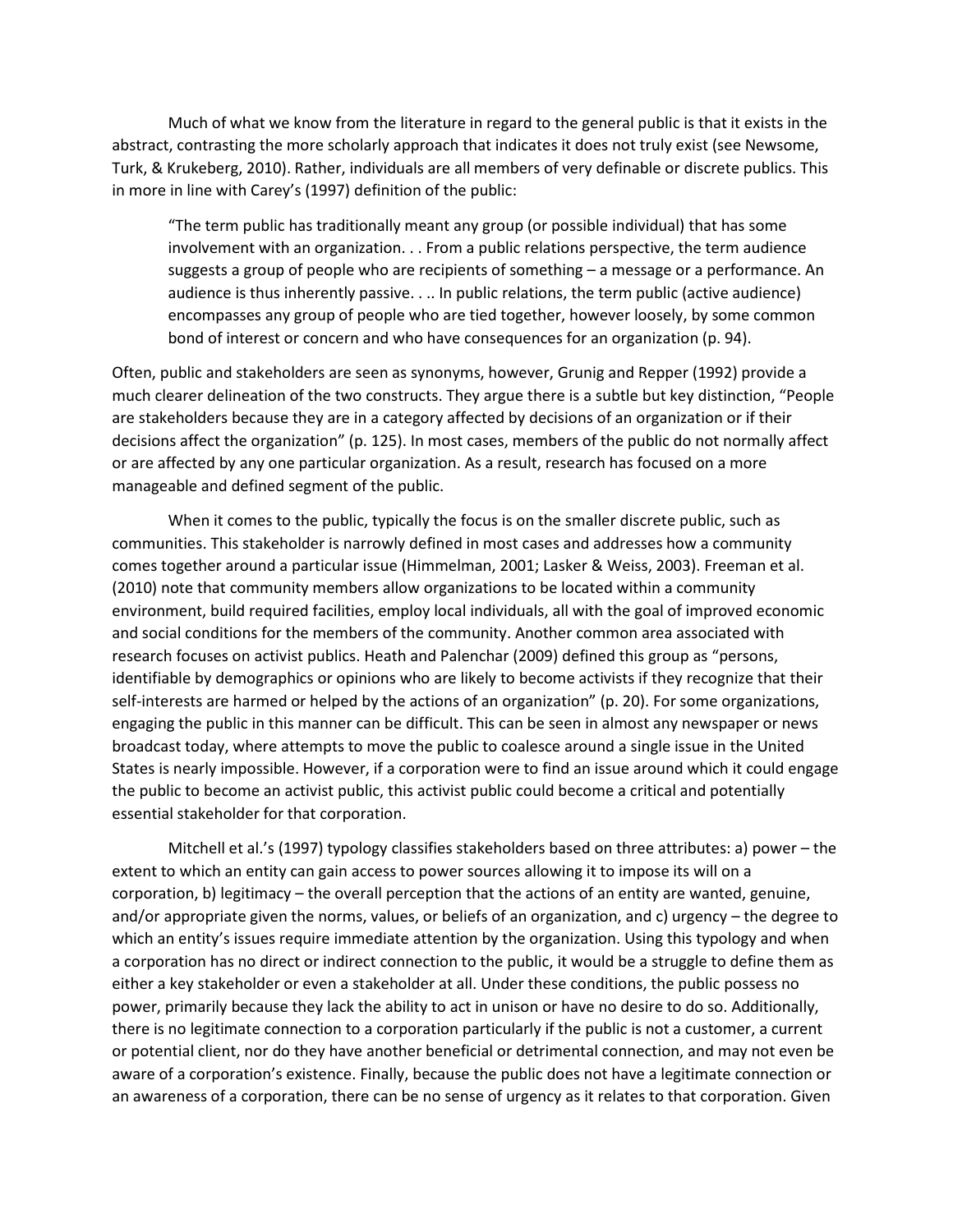Mitchell et al.'s typology (1997) and our understanding of an activist public (Heath & Palenchar, 2009), the public as a whole often represents a potential or latent stakeholder.

This concept of different types of publics and their roles as stakeholders is the focus of Grunig's (1983, 1997) work that evolved into the Situational Theory of Publics. In order for a corporation to engage the public, it must understand the relationship of that public to the corporation. Grunig created a typology of four types of publics that provide for an evolutionary path to a corporate stakeholder. Each type of public differs to the extent to which they participate in some behavior to resolve a problem or concern based on how the public addressed previous similar situations. A latent public is one that faces a familiar problem but fails to detect the problem or issue of concern. When a group is able to recognize a problem or concern, then it becomes an aware public possessing the knowledge necessary to do something. Those groups who are able to face a problem, recognize the problem, and then attempt to resolve the problem are viewed as an active public. The final public is represented by those that choose not to face the problem or concern and are defined as a nonpublic. This theory has been widely researched across a variety of contexts including politics (Hamilton, 1992), retail customer service (Krishnamurthy, Moghan, & Wei, 2007), natural disasters (Major, 1998), and activist groups (Grunig, 1989). The path Grunig lays out from latent to active stakeholder represents a practical guide for a corporation to engage its publics relative to a problem, concern, or perhaps mission of a corporation.

What types of communication activities can a corporation perform that would engage a latent public towards a more important stakeholder role? This is at the heart of the current research. In order to understand and provide a response to that question, one must understand the public's potential impact on a corporation if the public can be transformed from a latent stakeholder to an aware or active public. It may be possible to engage a significant portion as an activist public (Heath & Palenchar, 2009), but the purpose must be clear to a corporation. Hallahan (2001) offered another way of looking at the concept of public. Hallahan noted four types of publics differentiated by those motivated by knowledge and cognitive involvement: a) active (high knowledge, high involvement), b) aroused (high involvement, low knowledge), c) aware (high knowledge, low involvement), and d) inactive (low knowledge, low involvement). A corporation must determine how best to engage the public with this in mind. Despite these challenges, there are potential benefits for a corporation that can successfully engage stakeholders and these benefits can potentially be applied to a relationship with the public.

#### Benefits of typical stakeholder engagement

Looking at corporate relationships with traditional stakeholders, Stakeholder Theory suggests that if we accept as a unit of analysis the relationship between the stakeholder and the corporation, then there is the possibility to address issues such as value creation, trade, corporate ethics, and others (Freeman et al., 2010). Given that one of the primary responsibilities of a corporate executive is to create as much value for possible stakeholders, this task is easier when the corporation has a clear sense of purpose. If this purpose, as Freeman et al. (2010) note, speaks to the "hearts and minds of key stakeholders" (p. 28) there is a greater likelihood of sustained success for the organization. De Bussy et al. (2003) posit that when conditions of trust, trustworthiness, and cooperation exist between a corporation and stakeholders, that relationship may be executed with greater efficiency, lower costs, and give the corporation a competitive advantage over competitors. One way these benefits can be obtained is through communication from the corporation.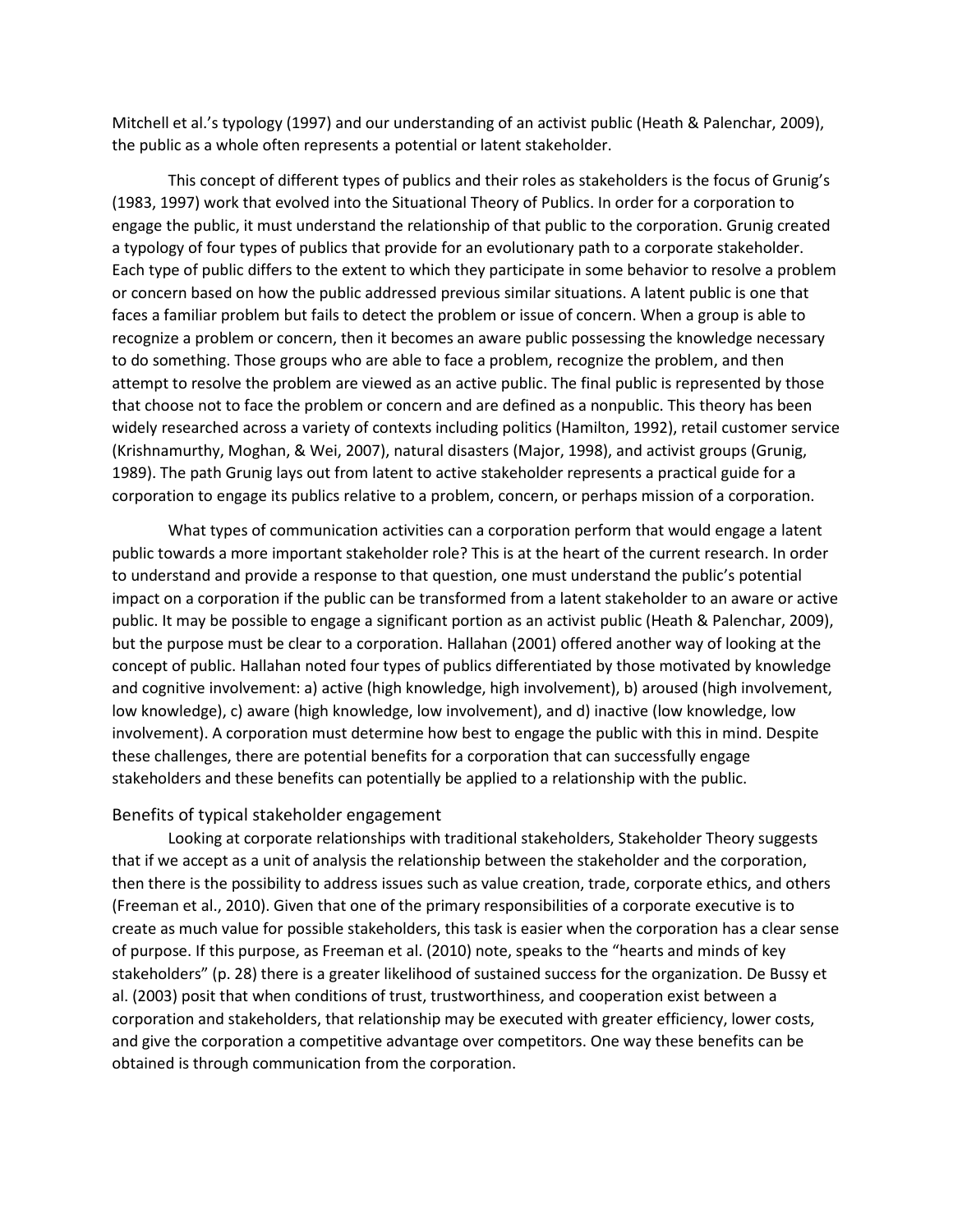#### Engagement and communication

Bruce and Shelley (2010) see stakeholder engagement as communication. They find engagement an all-encompassing term that covers all corporate efforts to understand and involve stakeholders in its activities and decisions. Engagement can provide the corporation with the ability to meet both tactical and strategic needs. Another way of examining this concept is through the term Organization-Public Relationships (OPR). These relationships are defined as "the patterns of interaction, transaction, exchange, and linkage between an organization and its publics" (Broom, Casey, & Ritchey, 2000, p. 18). Examples of engagement via OPRs include information gathering, trend spotting, improved organizational transparency, and building trust with individuals or groups critical to the long-term success of the organization. Unzicker, Clow, and Babakus (2000) found that a positive relationship can exist between effective internal communication and employee commitment. Internal organizational examples can include internal marketing campaigns that assist the organization in becoming customer conscious (Cahill, 1995) or that improve a corporation's sense of customer service quality (George, 1990).

The methods that corporations have utilized to engage their stakeholders have seen significant changes in the last decade; though research demonstrating the use of new media to enhance communication with stakeholders has been available for decades (see Pearson, 1989; and Botan, 1997). More recently, De Bussy, Ewing, and Pitt (2003) were able to demonstrate that the use of new media led to positive changes in: a) ethical work climate, b) mutual trust, c) attitude toward innovation, and d) goal alignment. They argue that Internet technologies empower employees. Hallahan (2004) indicated that organizations are being pushed to adapt to changing environmental media conditions by their own desire to coordinate communications, the convergence of various media, and the overlap of communication types.

It has also been shown (Hallahan et al., 2007) that some of these changes are being driven by technology and media economics. Social media, in particular and more recently, allows organizations and their members access to communication channels to disseminate information and dialogue with stakeholders (Meridith, 2012). In particular, the video platform YouTube is used to create both one-way and two-way communication between individuals, communities, and organizations (Lewis & Nichols, 2015). The main goal of this and other social media platforms, from a strategic communication perspective, is to generate positive communication about the organization for external stakeholders. Lewis and Nichols (2015) argue that although most are comfortable placing trust in family, friends, and acquaintances, the same cannot be easily said about organizations. Social media can be used effectively by an organization by engaging "fans" of an organization. These fans then champion the organization and the products, services, or organizational efforts to their own social media networks. Social media has changed how corporations generate and distribute corporate information in a manner that allows the stakeholders and the public to transform the information in ways unavailable in the past (Muntinga, Moorman, & Smit, 2011). If these same communication tools and techniques were applied to engagement of the public, it could result in similar benefits for the corporation seeking to achieve its goals.

Additionally, Men and Tsai (2014) found a positive impact of public engagement through corporate use of social media on perceived corporate transparency. Furthermore, they found that interaction through social media influenced public evaluation of a corporation's authenticity. Stakeholder use of the corporate social media sites led stakeholders to be more trusting of, satisfied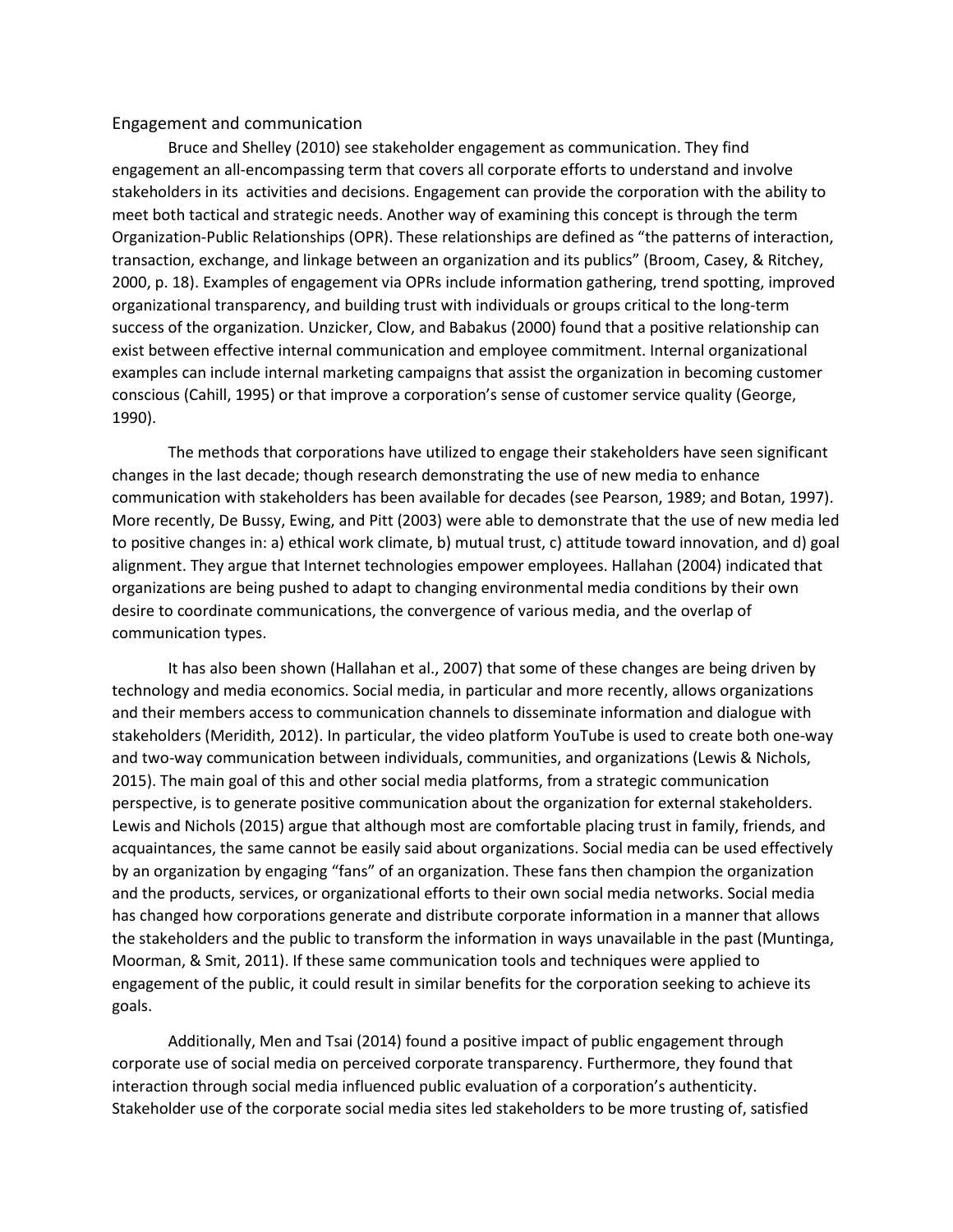with, and perceiving a stronger sense of commitment to the organization. Finally, Men and Tsai noted that the more that stakeholders engaged with the corporate social media, the more likely they were to become advocates for, and protectors of the corporation, and were willing to talk about the corporation within their own personal networks.

In summary, we can see that the latent public has the potential to become a key stakeholder if transitioned to an aware and then active public role. We also recognize the potential benefits that come with successful stakeholder engagement. Finally, we can see the role that communication, and in particular new and social media, can play in engaging and maintaining relationships with stakeholders. Now we examine a particular industry that has a rich history of engagement of the public as a stakeholder, but one that is also in transition.

#### Spaceflight and the public

#### Public support

As part of the Cold War, the United States sought ways to improve upon its technological superiority and was able to demonstrate some of this through the development of a national space program. Utilizing similar technologies to that of intercontinental missiles developed for the military, the U.S. government, through the National Aeronautics and Space Administration (NASA), was able to garner support from the public for these efforts. Kauffman (1991) argues that NASA's public relations campaign for the manned Mercury space program was so successful, that it established support for massive commitments of resources towards sending humans into space. This support remained relatively unimpeded until the Space Shuttle Challenger accident more than 20 years later.

In his research, Steinberg (2011) noted that historical polls regarding the public's opinion of the space program were relatively high from 1978 to 1997 with 68% voicing their approval. Approximately 10 years later, it was lower, but still 60% voiced support for the U.S. space program. This support from the public was seen as integral to the success of the program due to the large budgets assigned to these endeavors. To that end, research has indicated that the public associates many of NASA's biggest achievements (moon landing, space shuttle, Hubble telescope, space station) with high price tags (e.g., \$1.5 billion to launch a space shuttle) (Steinberg, 2013). The public's knowledge of the NASA budget in relation to the overall U.S. government's budget is minimal at best. This can be seen in the public's approval of the space program, while less than 20% approve of increasing NASA's budget. NASA surveys from the late 1970s through 1990 demonstrated that few adults were both interested in and knowledgeable about space (Fries, 1992). Those with a higher degree of general education tended to be more supportive of NASA. This disconnect between public support and overall knowledge of the space program indicates a break down in comprehensive stakeholder engagement.

Steinberg (2013) sought to test the impact of educating the public about space policy, and in particular, knowledge of NASA's budget. He noted the efforts by Neil DeGrasse Tyson, a prominent physicist and public figure, who took a simple approach to educate the public about NASA's budget. Rather than discussing the budget in terms of billions of dollars, something difficult for the public to comprehend, he drew attention to the fact that out of every tax dollar collected, only about a half penny goes towards space exploration. Steinberg's research found that educating members of the public regarding budgetary issues resulted in a 29% increase in support, indicating the potential impact of education efforts aimed at the public.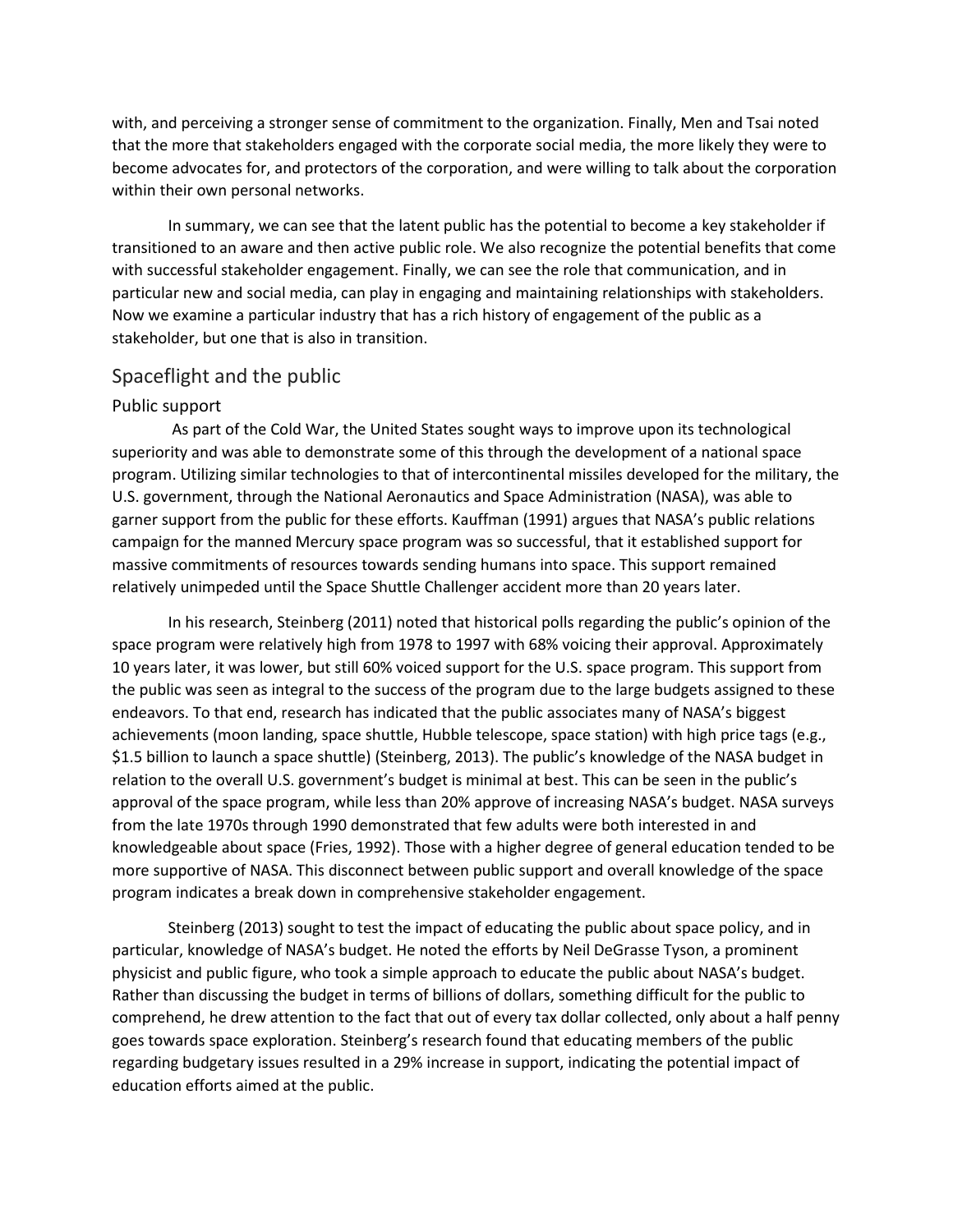#### Public engagement

NASA has often used the concepts of fantasy and imagination as a way to prime the public toward future endeavors, as well as to encourage those who might later grow up and work in the space exploration industry. This was often a challenge at the outset as it had to contend with some of the early and in some cases tragic failures of early rocket technology. One prominent example of tying into the fantasy and imagination of the public was demonstrated when NASA embraced the popularity of Star Trek, the television show itself inspired by NASA's endeavors. In the mid1970s, then U.S. President Ford was convinced by a very vocal fan base of the show to direct NASA to name the first Space Shuttle prototype after the fictional starship USS Enterprise (Wall, 2011).

#### Public engagement challenges

Krugman (1977) offered that despite the extensive media coverage during the Apollo era, positive publicity did not seem to have an equivalent positive impact on the public's support of the Apollo program. Potential explanations included: political challenges of the period, including the Vietnam War, and a greater concern for domestic issues. Although the public may generally support space exploration (Steinberg, 2011), Ehrenfreund and Peter (2009) note that globally, the public is relatively uninterested in space activities and thus does not significantly influence governments. Other research has shown that public awareness and public understanding do not correlate with public support or approval of large government spending for space endeavors (Billings, 2009).

Ehrenfreund and Peter (2009) argue, however, that when engaged in participatory ways, the public could become a powerful stakeholder, capable of influencing governments to provide stable longterm investments in the space sector and support government decisions in that budgetary context. In the past, as well as the present, U.S. presidents have used space travel as a way to energize and coalesce the public around a common goal and to offer them a vision of the future, very much in line with Grunig's (1997) theory. During the 2000s, Steinberg (2011) noted that public awareness and involvement has grown as a result of NASA's ability to better market and promote its activities through social media technologies including Facebook, Twitter, and YouTube.

#### A new era in spaceflight

#### Moving to a hybrid approach

The exploration of space and the creation of technologies required to accomplish it are no longer restricted to governments (Anderson, 2013). Although private and public-sector corporations have always been involved in supporting space exploration initiatives, corporations are moving from the traditional support role to more of a partnership, or in some cases, have a more independent role. In the United States in particular, NASA is utilizing the creation of Space Act Agreements as a primary tool for creating new corporate partnerships that provide both technology and capabilities that NASA either no longer possess or wishes to step away from (Anderson, 2013). The Commercial Orbital Transport Services (COTS) and Commercial Crew & Cargo Program Office (C3PO) represent two of the largest endeavors that have enabled corporations, such as SpaceX, to innovate with spaceflight technologies to provide the capability to transport both materiel and astronauts to the International Space Station. NASA's capability to accomplish these tasks on its own ended when the Space Shuttle program concluded in July of 2011. The type of change currently underway was not seen as a beneficial option earlier in the U.S. space program. During the Space Shuttle era, the public believed that space exploration was just too uncertain for the private sector to lead, and that the U.S. government was the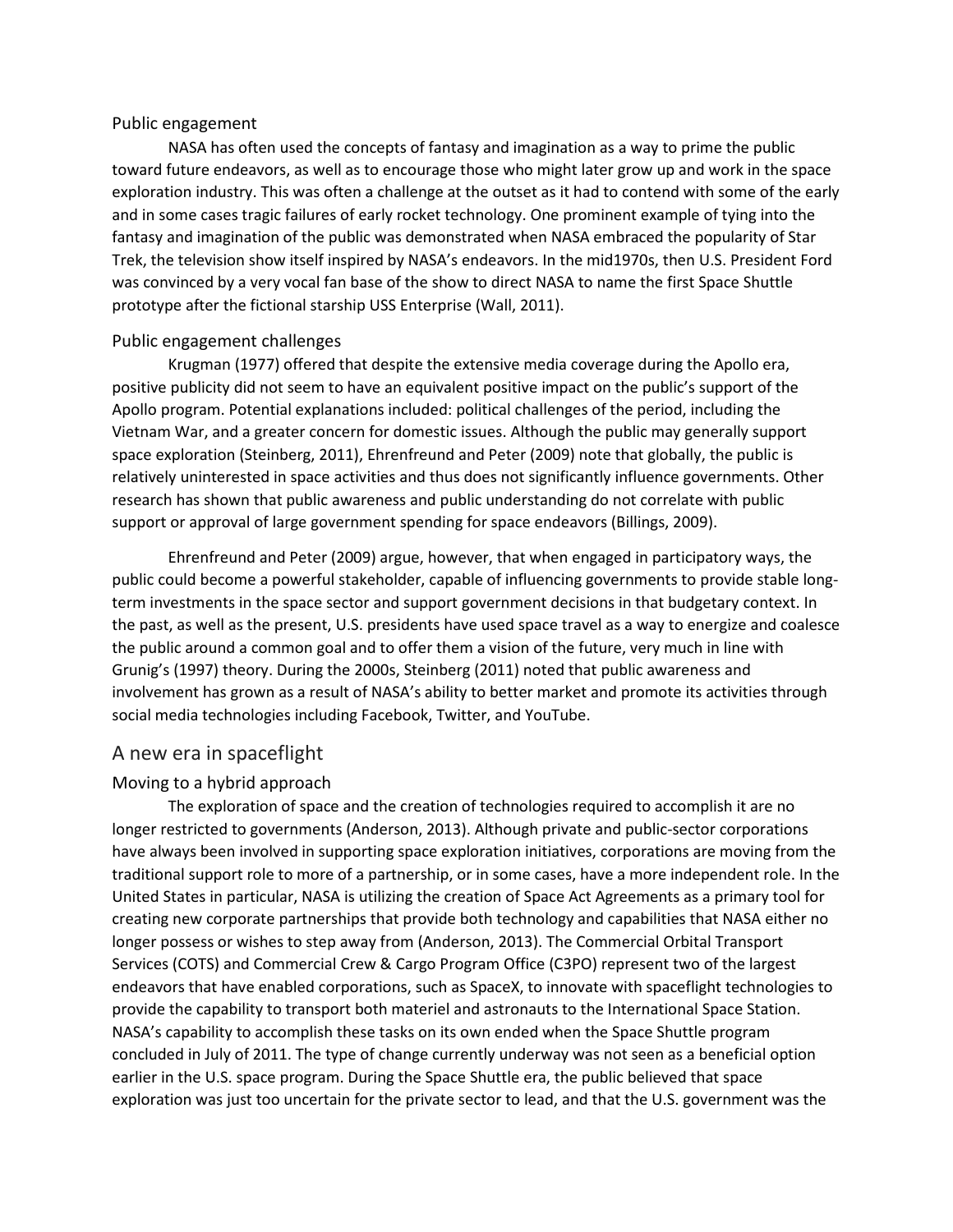proper steward of such endeavors. This was in contrast to the fact that the private sector was often responsible for the actual construction of spaceflight equipment used by NASA (Colino, 1987).

#### Space 2.0

Aldrin (2013) notes that one of the more promising trends in the exploration of space is the development of mature relationships between government and commercial space corporations. He offered SpaceX's achievement of launching a private space cargo vessel, successful docking at the International Space Station, and its safe return to Earth in 2012 as the epitome of the positive changes stemming from these relationships. "This week's successful launch and delivery of logistics supplies to the International Space Station by a U.S. commercial space corporation, reminds us that when the entrepreneurial interests of the private sector are aligned with NASA's mission to explore, America wins" (p. 77).

According to Schmidt (2014), SpaceX is one of the most prominent players in what is being referred to as NewSpace or Space 2.0. This refers to the commercialization of space and related exploration (Schmidt, 2014). It describes the partnerships of both public-sector entities (ex. NASA), private sector companies (e.g., SpaceX), and the innovation of spaceflight/exploration technologies, where both provide funding and resources to achieve mutual goals. Without these partnerships, the growth of NewSpace would not be possible. SpaceX, while being in existence approximately 16 years, is already taking on the space industry heavyweights, such as the United Launch Alliance (ULA), a joint venture between Lockheed Martin and Boeing (Dillow, 2016). This joint venture previously held a lock on most U.S. government launch contracts because ULA was the only provider of such services. The arrival of SpaceX and their Falcon 9 launch platform revolutionized the industry by bringing competition and innovation to an otherwise static situation. Meanwhile, ULA struggles to communicate with the public in the same effective ways as SpaceX.

Aldrin (2013) also notes that the goal of humans exploring Mars does not necessarily mean that it must be a government endeavor. He pointed to SpaceX's initial Red Dragon plans as one example. In early 2016, SpaceX announced that with logistical support from NASA, it would privately fund an attempt, as early as 2020, to send a spacecraft to land on Mars in an attempt to demonstrate some of the technologies that will be necessary in the future to establish a human presence (Cofield, 2016). Beyond this initial endeavor, SpaceX's CEO, Elon Musk, announced the corporation's intent to develop and deploy the technology necessary to begin a human colony on Mars (Musk, 2016).

#### New players, new rules

No longer constrained by the rules that government agencies are bound to, corporations are having to establish new ways of doing business in the NewSpace environment. Many of the newer corporations have to seek funding from sources other than the government to establish themselves. SpaceX is one of those corporations. Started with the personal funds of its founder, Elon Musk, SpaceX has gone on to earn both government and private contracts to deliver satellites, supplies, and eventually astronauts to space. One of their most interesting achievements, however, has nothing to do with space technology. Rather, their strategic communication activities are attempting to set a new standard in corporate-public engagement.

The most prominent example of these activities are their live-stream web events. As Hull (2016) noted, these webcasts are highly produced endeavors that provide the audience with a very detailed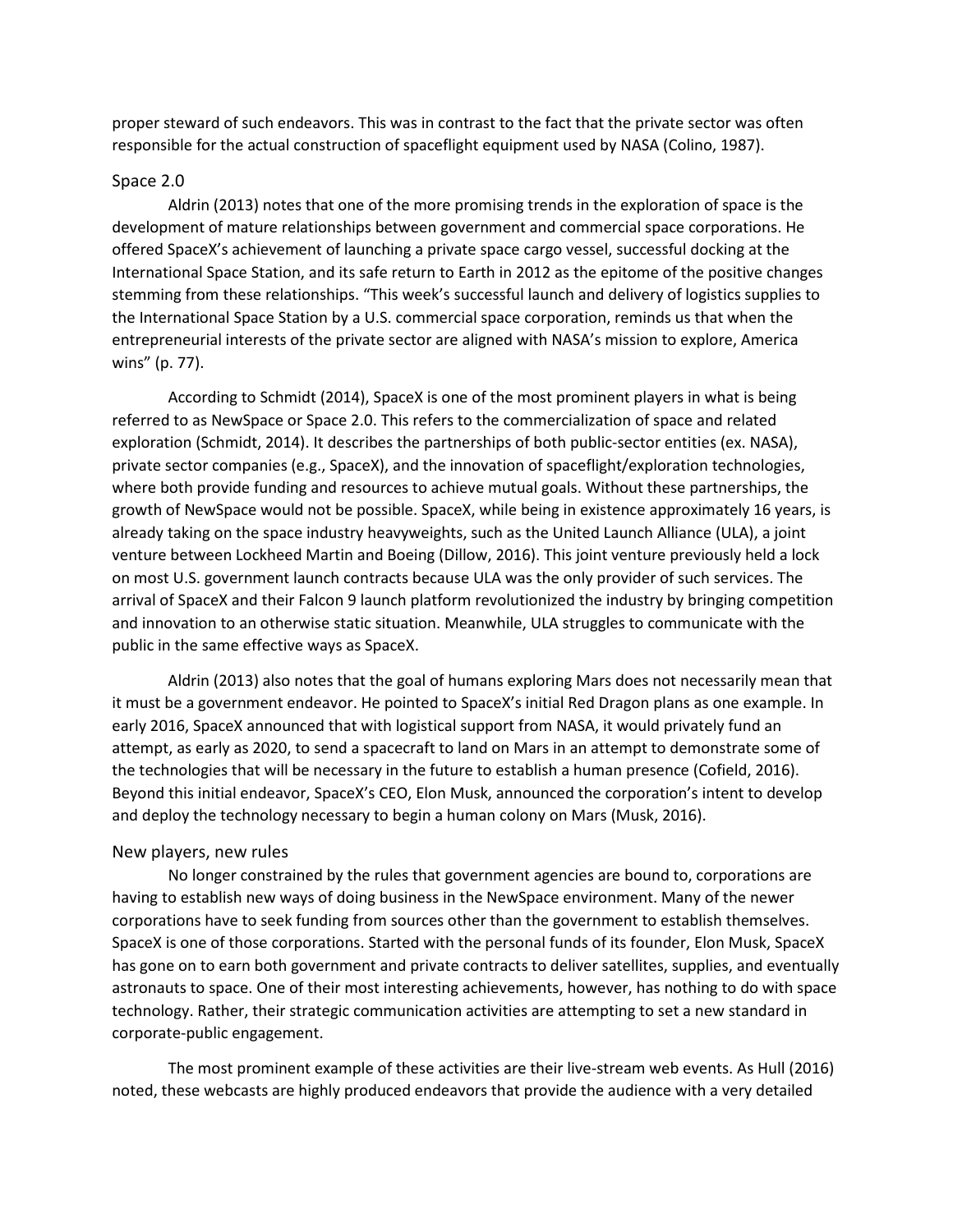and informative view of what goes into launching one of the corporation's Falcon 9 rockets. In the case of a December 2015 event, SpaceX was able to land the same rocket that had launched minutes before, back at what SpaceX calls Landing Zone 1 (LZ-1), near one of their launch facilities in Florida. The webcasts, as Hull notes, are designed to provide the audience with the information the public needs to understand regarding what they are witnessing, and to capture the public's imagination, and educating a new generation about space exploration. Dex Torricke-Barton, a SpaceX spokesperson, stated "educating and engaging more people about space will help us make faster progress, and each launch is an opportunity to do that" (Hull, 2016, p. 3).

#### Gauging the impact of corporate-public engagement

Utilizing SpaceX and their recent successes in both the spaceflight industry and their unique approach to corporate-public engagement, the current research seeks to assess the success of their strategic communication activities in engaging the public. Can SpaceX, through these strategic communication activities, successfully transform the public from a latent stakeholder status to a more aware and possible active public? Tying in some of the stakeholder research, we know that having a clear mission or vision for the corporation is vital (Freeman et al., 2010). SpaceX's mission statement provides a brief look at its past (origin), present, and future (vision): "SpaceX designs, manufactures and launches advanced rockets and spacecraft. The corporation was founded in 2002 to revolutionize space technology, with the ultimate goal of enabling people to live on other planets" (SpaceX, n.d.).

In addition to being its mission, it also represents what Grunig (1997) would refer to as the problem for the latent public to engage. The support of the public is likely needed for SpaceX to achieve this arguably lofty ambition. Through their strategic communication activities, in particular, their live webcasts, corporate videos, and informative website content, SpaceX directly targets the latent public, seeking their support, as if it were a key stakeholder on its path beyond Earth. This support is crucial as it equates with the public's trust in the organization. As future space endeavors, which are often very costly to the taxpayer, are planned or executed, only organizations that have demonstrated a strong performance track record, and that have earned the public's trust, will likely be given the opportunity to be a part of such new endeavors. For SpaceX in particular, as it designs and begins construction on its next rocket (Musk, 2016) designed to enable humans to travel to and colonize Mars, public support of this endeavor is essential. An endeavor such as this will require SpaceX to gain the funding, materiel support, and authorization of more traditional stakeholders such as investors, governments (who represent the public), and agencies such as NASA and the Federal Aviation Administration (FAA). The lack of support from the public could prove detrimental to obtaining this support.

To that end, the current study seeks to determine if these directed strategic communication activities, utilized by SpaceX, can successfully engage a potentially latent public in order to achieve a variety of corporate stakeholder objectives. Accomplishing these objectives could ultimately allow the corporation to achieve its mission. The objectives being examined are: a) establish corporate credibility, b) build public awareness of corporate brand, c) communicate the corporate mission regarding the future, d) build a strong public communication strategy, e) educate the public about spaceflight, and f) influence public opinion regarding spaceflight. Thus, the following research questions are offered:

 $RQ_1$  – Can a corporation establish or increase their corporate credibility with a latent public through directed communication activities?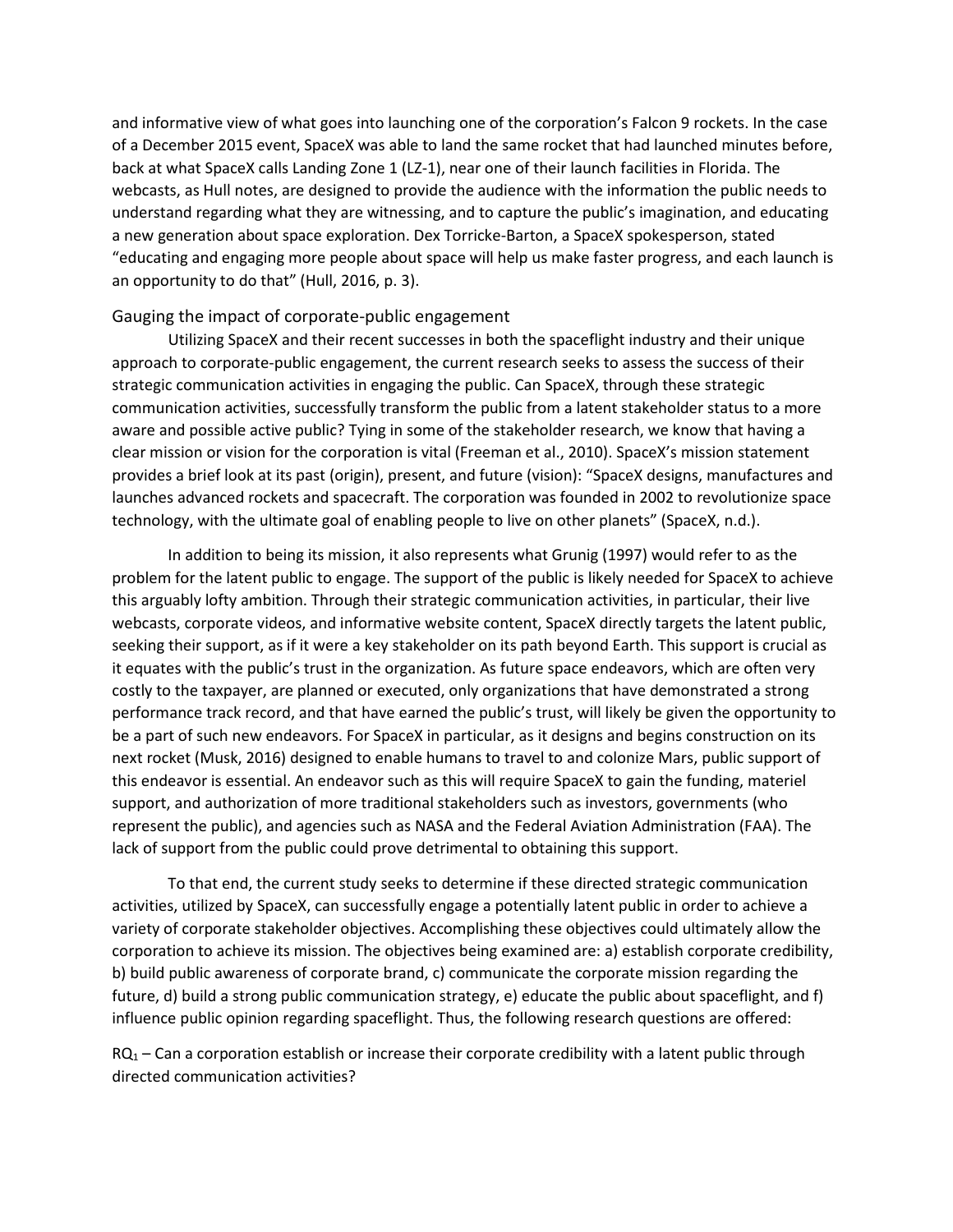$RQ<sub>2</sub>$  – Can a corporation establish or increase a latent public's awareness of the corporation through directed communication activities?

 $RQ<sub>3</sub>$  – Can a corporation establish or increase a latent public's perceptions of organization-public engagement through directed communication activities?

 $RQ_4$  – Can a corporation establish or increase a latent public's awareness of the corporation's mission regarding the future through directed communication activities?

 $RG<sub>5</sub>$  – Can a corporation succeed in educating a latent public about the industry in which the corporation operates through directed communication activities?

 $RG<sub>6</sub> - Can a corporation establish or increase a latent public's opinion regarding the industry in which$ the corporation operates through directed communication activities?

## Methods

#### Participants

A total of 424 participants for this project were part of a sample (Qualtrics panel: 249 women, 175 men, Mage = 46.58 years, age range: 19–88 years), drawn from the U.S. population in late 2016/early 2017. The only qualifiers for the panel were participants must be 18 years old or older and that there should be a minimum 60/40 split by sex. To avoid self-selection, Qualtrics panel participants are recruited via an invitation-only process, which attracts a greater cross-section and generalizes better to the general population, the key demographic of the current research. Participants represented 45 different states across the nation. All participants had completed high school or an equivalent, with 18.6% attending some college, 25.5% earning a bachelor's degree, and 12.0% earning an advanced degree.

#### Procedures

Participants were asked to complete an online survey that was broken into four primary sections. An online survey was selected for several reasons: a) ease of presenting visual information (images, videos), b) cost effective access to a diverse sample of the population in the United States, c) the time efficient manner of data collection of such a large and geographically dispersed sample population. In the first section, the survey asked participants five general questions regarding their own understanding of the spaceflight industry. The questions examined the issues of funding responsibility, education responsibility, source of greatest innovation, primary influencer of public opinion, and most effective in influencing public opinion. For each item, participants could select from: a) government agency, b) publicly traded company, c) privately owned company, and d) non-governmental organization (NGO) (see Table 1). Finally, participants were asked to identify specific corporations they were familiar with from a provided list (see Table 2) of a variety of companies in the spaceflight industry. Companies on the list represented both small and very large corporations, as well as well-established and relatively new corporations.

Section 2 provided participants with specific information regarding one of those corporations (SpaceX) via their corporate website (www.spacex.com). Participants were then asked to watch 3 videos: a) a five-and-a-half-minute portion of a 45-minute publicly available, hosted webcast of a rocket launch to space (SpaceX, 2015), b) a three-and-a-half-minute corporate video highlighting the overall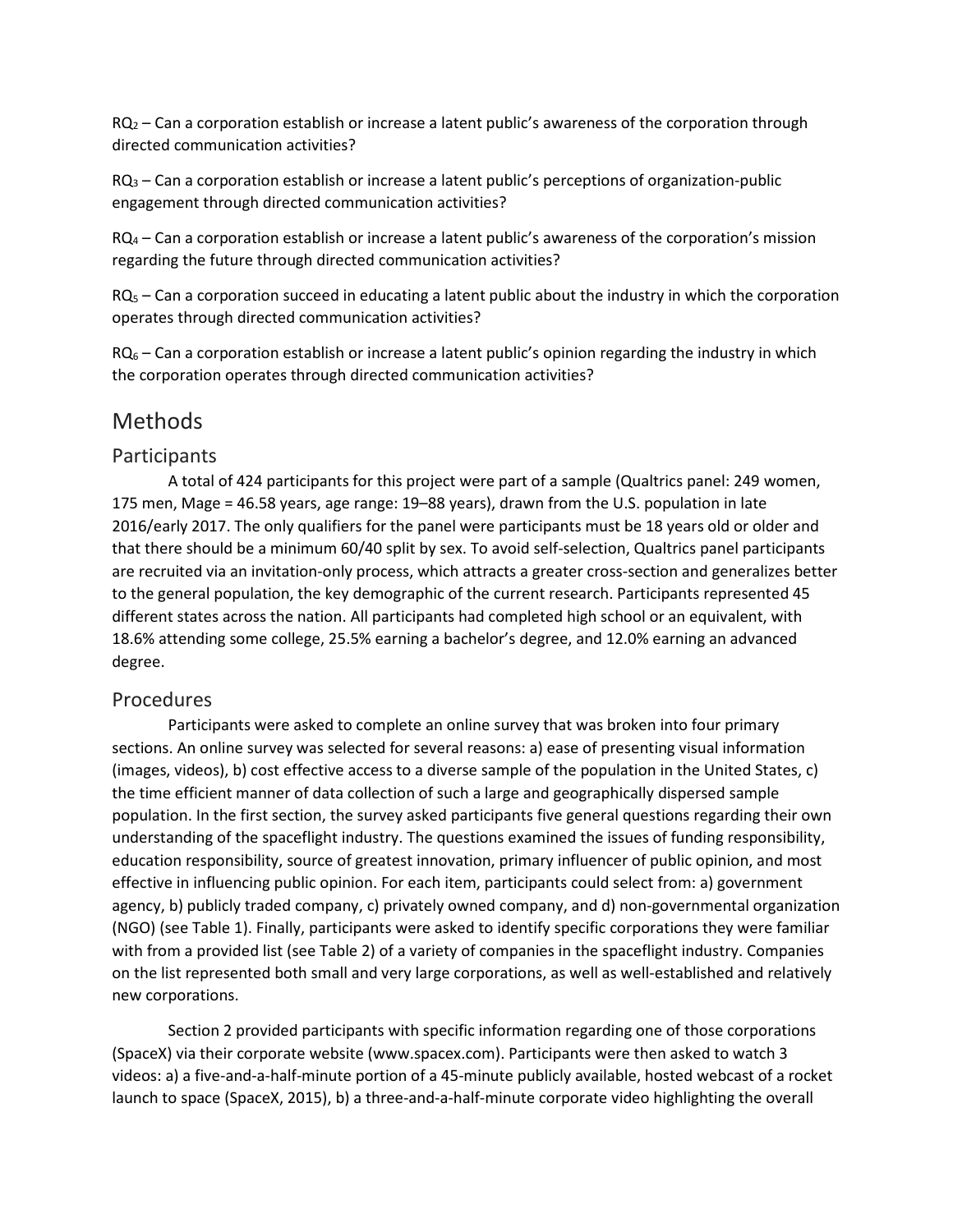mission introduced in the first video (SpaceX, 2016a), and c) a minute-long corporate video narrated by the SpaceX CEO detailing why its mission and future goals are important to everyone (SpaceX, 2013). Section 3 then asked participants to evaluate statements regarding the six potential objectives and associated research questions. Each measure (described below) utilized a 7-point Likert-type scale (1 = Strongly Disagree and 7 = Strongly Agree).

Finally, Section 4 requested demographic information as well as some additional questions regarding a participant's personal history regarding spaceflight.

Measures for the survey utilized a combination of established measures, modifications or extensions of established measures, as well as some new measures. Background information and reliabilities for each measure are provided below. Table 3 provides the items for each of the six measures while Table 4 provides the correlations for all six measures.

|                                                                                                                                                                                                 | Percentages                        |                                   |                               |                                               |
|-------------------------------------------------------------------------------------------------------------------------------------------------------------------------------------------------|------------------------------------|-----------------------------------|-------------------------------|-----------------------------------------------|
| Item                                                                                                                                                                                            | <b>Government</b><br><b>Agency</b> | <b>Publicly Traded</b><br>Company | Privately<br>Owned<br>Company | <b>Non-Governmental Organization</b><br>(NGO) |
| What type of<br>organization<br>do you think<br>is primarily<br>responsible<br>for the<br>funding of<br>spaceflight<br>and/or space<br>exploration<br>initiatives?                              | 68.9                               | 3.1                               | 18.4                          | 9.7                                           |
| What type of<br>organization<br>do you think<br>is primarily<br>responsible<br>for the<br>education of<br>the public<br>regarding<br>spaceflight<br>and/or space<br>exploration<br>initiatives? | 60.6                               | 7.8                               | 16.0                          | 15.6                                          |
| What type of<br>organization<br>do you think<br>is primarily                                                                                                                                    | 40.1                               | 12.7                              | 37.3                          | 9.9                                           |

Table 1. Pre-survey of spaceflight industry knowledge (*N* = 424).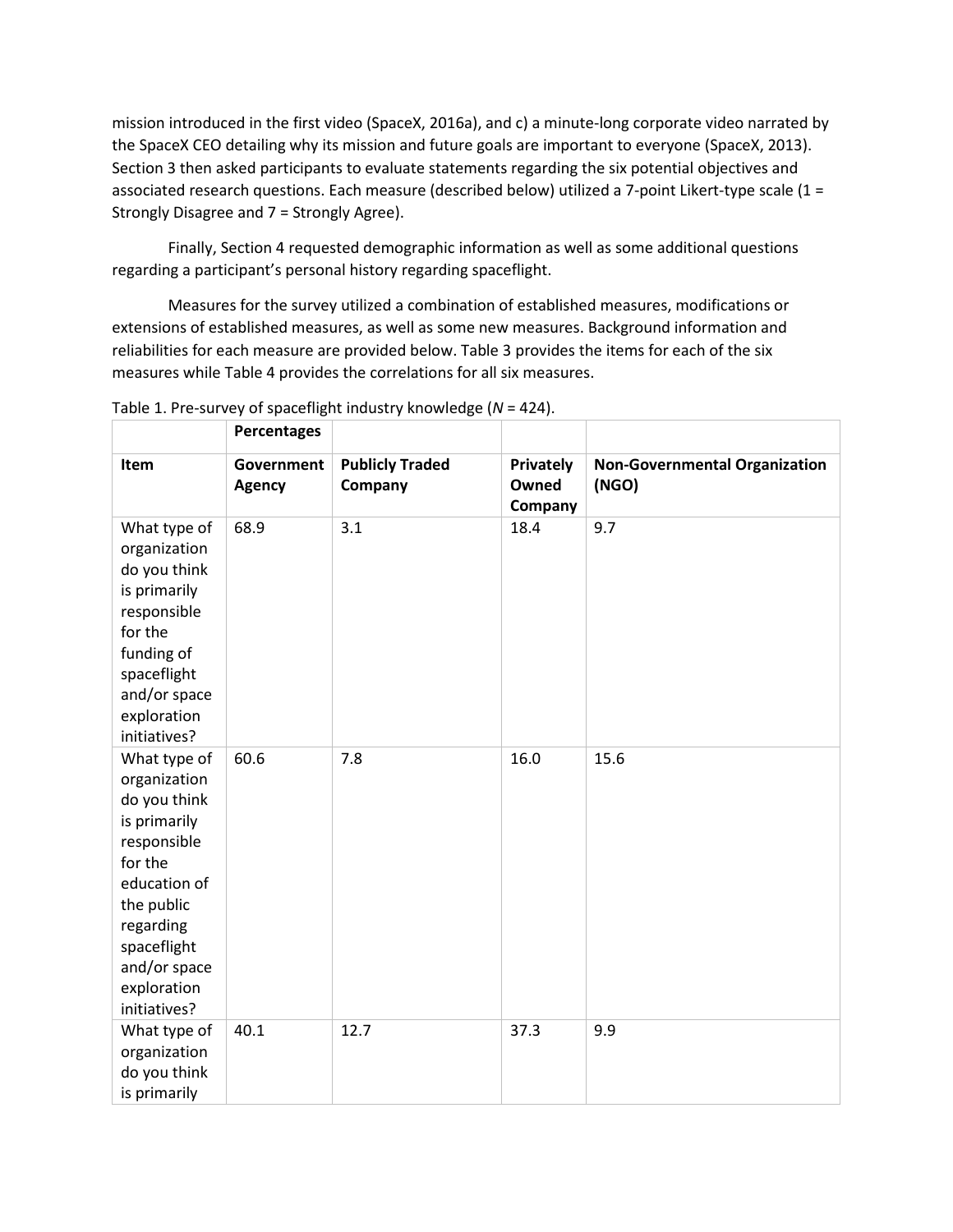| responsible<br>for the most<br>recent<br>innovations<br>in spaceflight<br>and/or space<br>exploration<br>technologies?                                                                            |      |      |      |      |
|---------------------------------------------------------------------------------------------------------------------------------------------------------------------------------------------------|------|------|------|------|
| What type of<br>organization<br>do you think<br>is primarily<br>responsible<br>for<br>influencing<br>public<br>opinion<br>regarding<br>spaceflight<br>and/or space<br>exploration<br>initiatives? | 47.6 | 10.1 | 25.7 | 16.5 |
| What type of<br>organization<br>do you think<br>is best<br>capable of<br>influencing<br>public<br>opinion<br>regarding<br>spaceflight<br>and/or space<br>exploration<br>initiatives?              | 39.9 | 12.7 | 25.7 | 21.7 |

Table 2. Participant knowledge of provided spaceflight organizations (*N* = 424).

| Corporation                  | Percentage | N  |
|------------------------------|------------|----|
| Sierra Nevada Corp.          | 15.8       | 67 |
| <b>Bigelow Aerospace</b>     | 10.6       | 45 |
| Orbital ATK                  | 6.6        | 28 |
| United Launch Alliance (ULA) | 11.8       | 50 |
| <b>Blue Origin</b>           | 10.8       | 46 |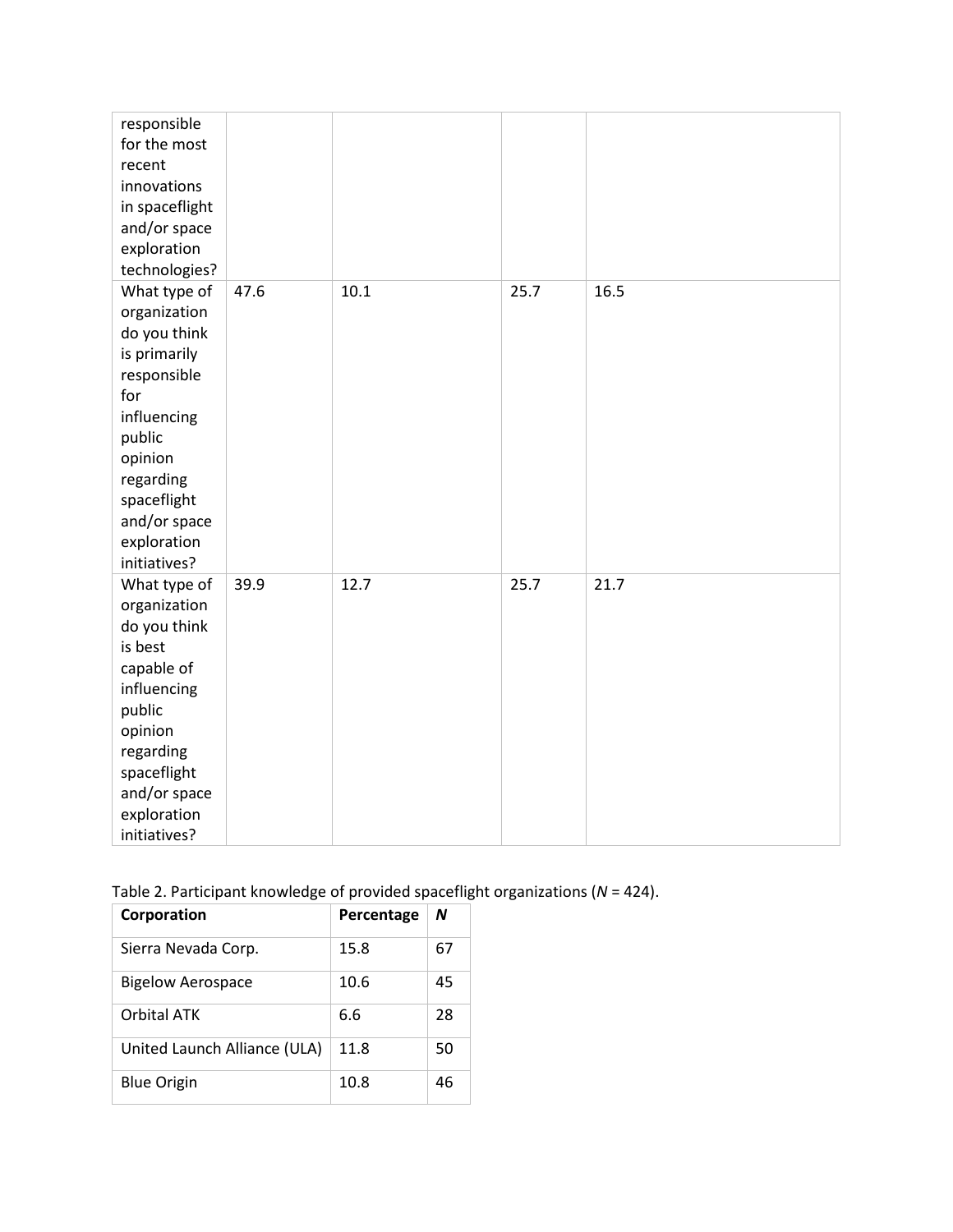| <b>XCOR Aerospace</b> | 7.5  | 32  |
|-----------------------|------|-----|
| Virgin Galactic       | 26.9 | 114 |
| SpaceX                | 39.6 | 167 |
| None                  | 38.9 | 165 |

#### Table 3. Scale items.

| <b>Scale</b>                                 | Item                                                                                                                                    |
|----------------------------------------------|-----------------------------------------------------------------------------------------------------------------------------------------|
| <b>Establishing Corporate</b><br>Credibility | • SpaceX has a great amount of experience in the spaceflight industry.                                                                  |
|                                              | · I trust SpaceX.                                                                                                                       |
|                                              | • SpaceX is skilled at what they do in the spaceflight industry.                                                                        |
|                                              | • SpaceX makes truthful claims about their work in the spaceflight<br>industry.                                                         |
|                                              | • SpaceX has great expertise in the spaceflight industry.                                                                               |
|                                              | • SpaceX is honest in its communication with the general public.                                                                        |
|                                              | • *SpaceX does not have much experience in the spaceflight industry.                                                                    |
|                                              | • *I do not believe what SpaceX tells me as a member of the general<br>public.                                                          |
| <b>Influencing Brand</b><br>Awareness        | . I believe SpaceX is working to build a solid reputation in the eyes of the<br>general public through its communication.               |
|                                              | • *SpaceX is not willing to devote resources to creating a positive<br>relationship with the general public through its communication.  |
|                                              | • SpaceX is willing to devote resources to communicating with the general<br>public on a regular basis.                                 |
|                                              | • SpaceX is working hard to communicate positive awareness of itself<br>among the general public.                                       |
|                                              | • SpaceX effectively communicates its brand as a successful and innovative<br>company.                                                  |
|                                              | • SpaceX webcasts and corporate videos are effective tools to demonstrate<br>its successes and innovations to the general public.       |
| <b>Communicating Public</b><br>Engagement    | • SpaceX seems to be the kind of company that invests time to<br>communicate with the general public.                                   |
|                                              | • SpaceX demonstrates an interest in me as a member of the general<br>public through its webcasts and corporate videos.                 |
|                                              | • I feel that SpaceX communicates events that are of interest to the<br>general public.                                                 |
|                                              | • *SpaceX does not see my interests as a member of the general public<br>aligning with their interests as a corporation.                |
|                                              | · I believe SpaceX, through its communication activities, is successful at<br>creating a positive relationship with the general public. |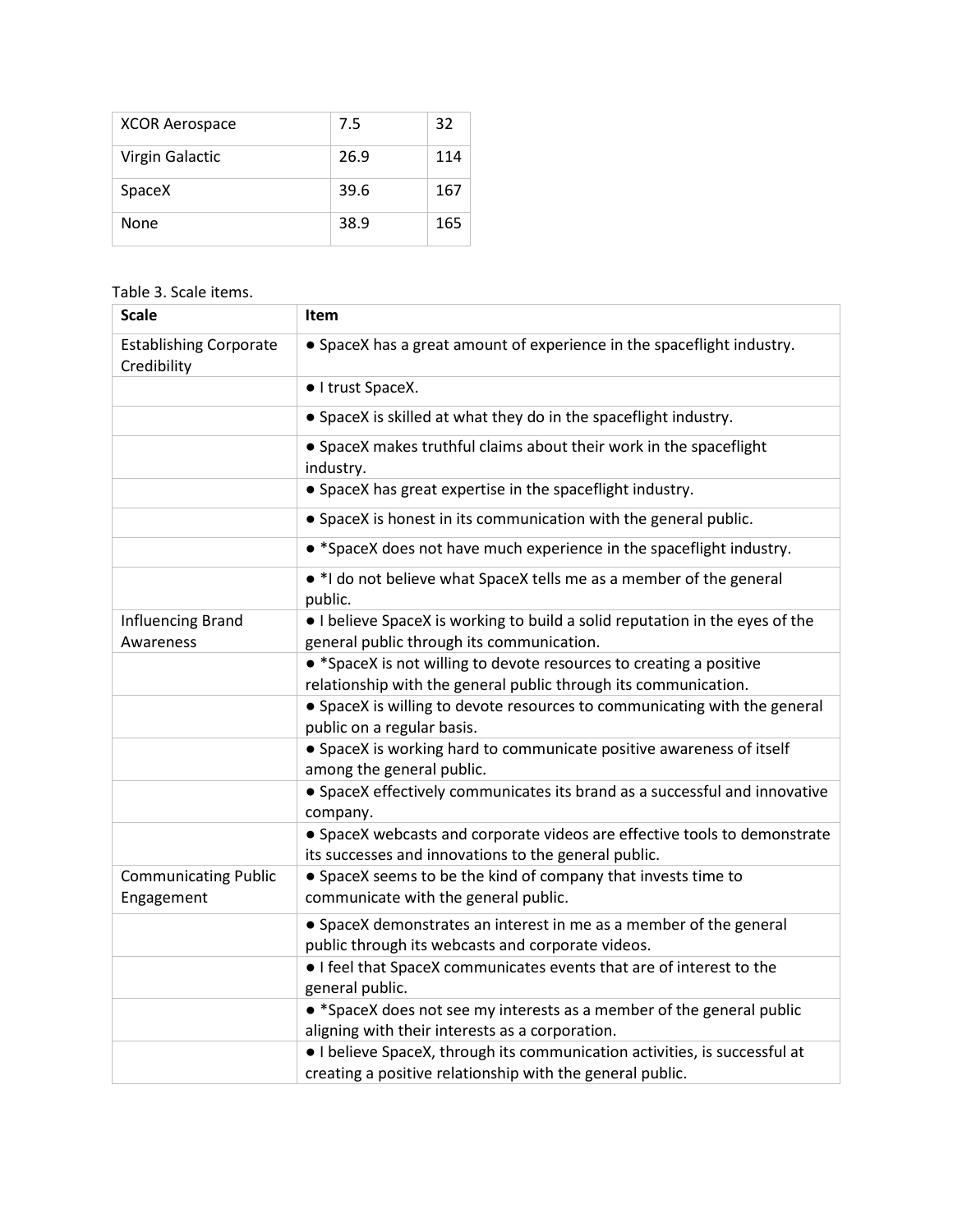|                                           | • As a member of the general public, I believe SpaceX should continue to<br>engage the public through its communication activities.                                 |
|-------------------------------------------|---------------------------------------------------------------------------------------------------------------------------------------------------------------------|
| Communicating<br><b>Corporate Mission</b> | • SpaceX communicates openly about the future of spaceflight with the<br>general public.                                                                            |
|                                           | • SpaceX communicates openly about the future of space exploration with<br>the general public.                                                                      |
|                                           | • SpaceX has clearly communicated its future plans, regarding space<br>exploration, to the general public.                                                          |
|                                           | • *SpaceX has not clearly communicated its future plans, regarding<br>spaceflight, to the general public.                                                           |
|                                           | • SpaceX has clearly communicated its vision, regarding space exploration,<br>with the general public.                                                              |
|                                           | · SpaceX has clearly communicated its vision, regarding humanity's future,<br>with the general public.                                                              |
| <b>Educating Public</b>                   | I think that SpaceX strives to improve the general public's understanding<br>of spaceflight through its communication activities.                                   |
|                                           | • Through its use of live webcasts, corporate videos, and other<br>communication activities, SpaceX strives to educate the public about<br>modern spaceflight.      |
|                                           | • I think that SpaceX is playing an active role in educating the general<br>public about spaceflight through its communication activities.                          |
|                                           | • SpaceX is actively involved in communication activities that promote<br>education of the general public regarding spaceflight.                                    |
|                                           | • *SpaceX does not educate the public about the difficulties and challenges<br>with spaceflight.                                                                    |
|                                           | • Through its use of live webcasts, corporate videos, and other<br>communication activities, SpaceX strives to educate the public about<br>spaceflight innovations. |
| <b>Influencing Public</b><br>Opinion      | . I have a positive image of modern spaceflight initiatives.                                                                                                        |
|                                           | • I have a positive image of the future of space exploration.                                                                                                       |
|                                           | • I have a positive view of spaceflight innovation and technology.                                                                                                  |
|                                           | • *I have a negative image of the progress being made towards space<br>exploration.                                                                                 |
|                                           | I am more supportive of modern spaceflight initiatives.                                                                                                             |
|                                           | I am more supportive of future space exploration.                                                                                                                   |

\* Reverse coded items.

#### Table 4. Correlations of measures.

|                                          |                        |           | 3       | 4      |        | o        |
|------------------------------------------|------------------------|-----------|---------|--------|--------|----------|
| 1. Establishing Corporate<br>Credibility | Pearson<br>Correlation | $.831***$ | $808**$ | .746** | .766** | $.760**$ |
|                                          | Sig. (2-tailed)        | .000      | .000    | .000   | .000   | .000     |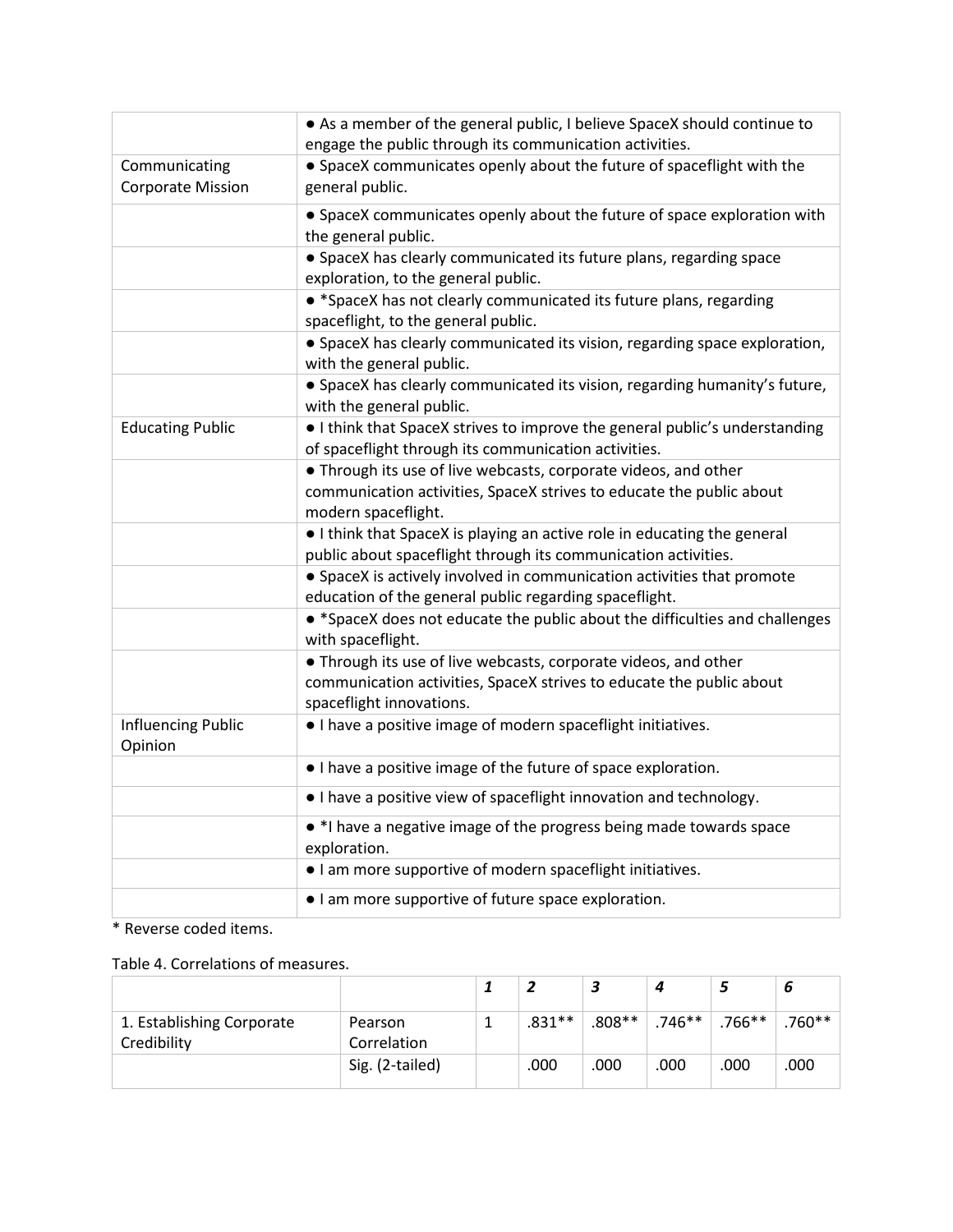|                                       | $\boldsymbol{N}$       | 424 | 424          | 424         | 424          | 424          | 424          |
|---------------------------------------|------------------------|-----|--------------|-------------|--------------|--------------|--------------|
| 2. Influencing Brand<br>Awareness     | Pearson<br>Correlation |     | $\mathbf{1}$ | $.850**$    | $.802**$     | $.819**$     | $.719**$     |
|                                       | Sig. (2-tailed)        |     |              | .000        | .000         | .000         | .000         |
|                                       | $\boldsymbol{N}$       |     | 424          | 424         | 424          | 424          | 424          |
| 3. Communicating Public<br>Engagement | Pearson<br>Correlation |     |              | $\mathbf 1$ | $.858**$     | $.878*$      | .792 **      |
|                                       | Sig. (2-tailed)        |     |              |             | .000         | .000         | .000         |
|                                       | $\boldsymbol{N}$       |     |              | 424         | 424          | 424          | 424          |
| 4. Communicating Corporate<br>Mission | Pearson<br>Correlation |     |              |             | $\mathbf{1}$ | $.863**$     | .799**       |
|                                       | Sig. (2-tailed)        |     |              |             |              | .000         | .000         |
|                                       | $\boldsymbol{N}$       |     |              |             | 424          | 424          | 424          |
| 5. Educating Public                   | Pearson<br>Correlation |     |              |             |              | $\mathbf{1}$ | $.780**$     |
|                                       | Sig. (2-tailed)        |     |              |             |              |              | .000         |
|                                       | $\boldsymbol{N}$       |     |              |             |              | 424          | 424          |
| 6. Influencing Public Opinion         | Pearson<br>Correlation |     |              |             |              |              | $\mathbf{1}$ |
|                                       | Sig. (2-tailed)        |     |              |             |              |              |              |
|                                       | $\boldsymbol{N}$       |     |              |             |              |              | 424          |

\*\* *p < .000*

#### Establishing corporate credibility

Newell and Goldsmith (2001) define corporate credibility as the perceptions that stakeholders have regarding a corporation's expertise and trustworthiness. In their study, they examined several different constructs and related studies in order to develop their own measure of corporate credibility. The measure, an eight-item scale, examined both constructs of expertise and trustworthiness and had a Chronbach's α of between .84 and .92 across two different samples. This same eight-item scale was utilized for this study ( $\alpha$  = .92).

#### Influencing brand awareness

When examining the impact and importance of brand perceptions, Romaniuk and Sharp (2003) found that the more attributes (e.g., trustworthy, knowledgeable, smart, thinks ahead, cares, etc.) that were associated with a brand, the more loyal a customer was likely to be. With that in mind a short sixitem measure was created ( $\alpha$  = .92) to assess attributes of building brand perceptions/awareness.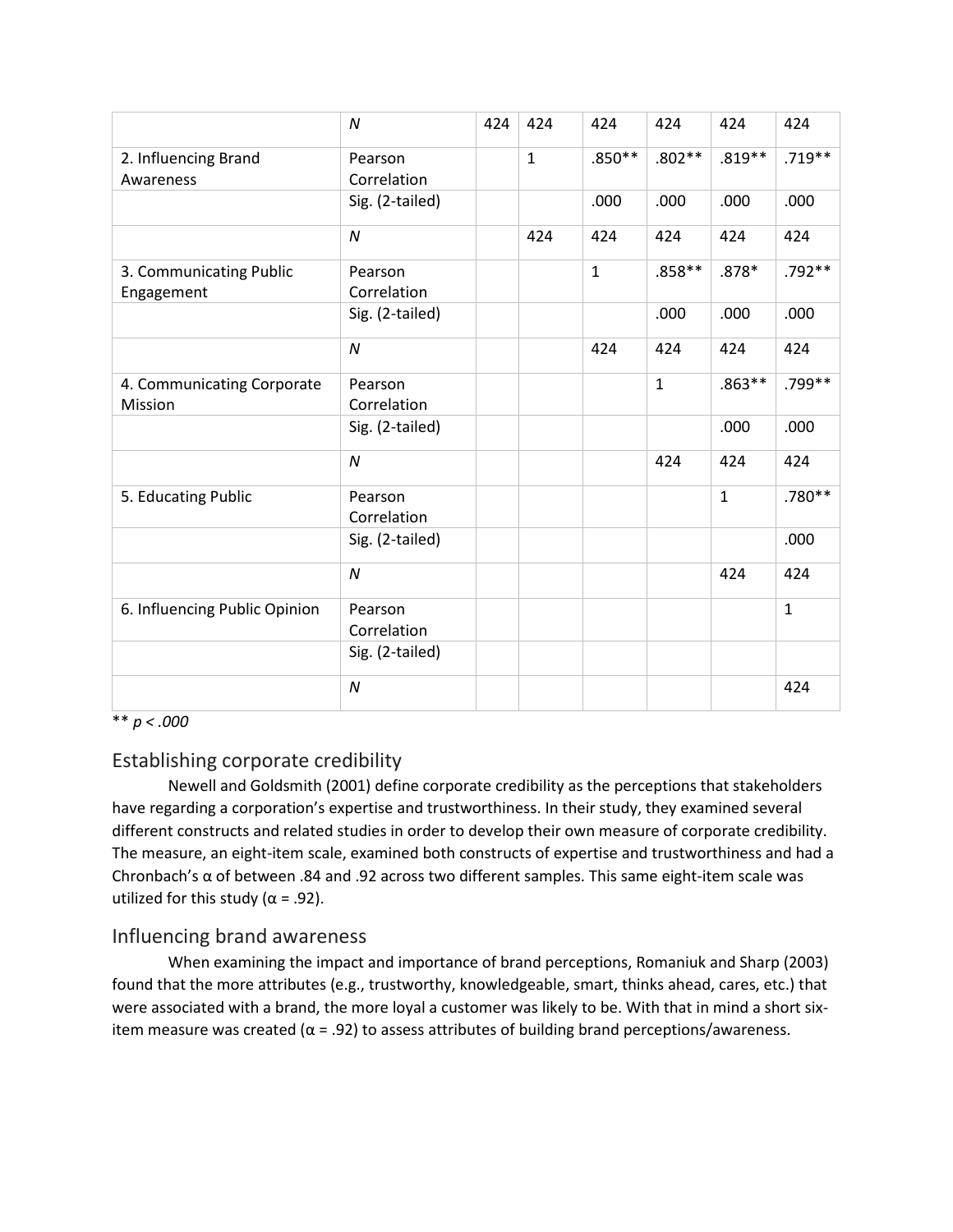#### Communicating corporate mission

Bruning and Galloway (2003) called for the creation and refinement of measures that address organization-public relationships. They note the importance that both scholars and practitioners place on understanding these relationships. Their 2003 measure examined several constructs, some of which were adapted and modified for use in the current study. The first of these constructs examined dimensions of anthropomorphism ( $\alpha$  = .84), which looked at the future for an organization. In the current study, items were modified or created that examined SpaceX's ability to communicate its corporate mission, or what SpaceX sees as the corporation's future. The measure consisted of six items (α = .94).

#### Communicating public engagement and educating public

A second construct adapted from Bruning and Galloway (2003) was community improvement ( $\alpha$ = .87), which examines a corporation's activities designed to improve conditions for its stakeholders and their environment. Here, two six-item measures were based off their 2003 measure. The first examines the impact of SpaceX's strategic communication activities as they relate to engaging a latent public ( $\alpha$  = .93). The second scale examined SpaceX's ability through these strategic communication activities to educate a latent public about the corporation and the industry to which it belongs ( $\alpha$  = .93).

#### Influencing public opinion

Finally, a new measure was developed for this project that examined SpaceX's ability to influence a latent public's opinion about spaceflight and space exploration. The items were created to parallel the types of items used by the other measures used in the current study. This six-item measure resulted in a Chronbach's α of .94.

#### Results

The data revealed significant findings regarding each of the six research questions presented. In addition to examining the data from each of the measures, additional tests were run examining the impact of several demographic variables: a) prior knowledge of spaceflight companies, b) prior knowledge of SpaceX, c) sex of respondent, d) state location of respondent, e) formal education level of the respondent, and f) prior experience viewing rocket launches to space. Additionally, the mean scores for each measure were compared to the midpoint for each measure (see Tables 5 & 6).

#### Establishing corporate credibility

Results indicated that the information and videos provided to the respondents had a strong positive result regarding the establishment of SpaceX's corporate credibility (M = 5.79, SD = .94). When comparing the means to the scale midpoint through one-sample t-tests, results indicated that the overall means were still significant ( $p < .001$ ) across the full sample ( $N = 424$ ). This was also the case for those that had some prior knowledge of spaceflight organizations (n = 259) and those that had no prior knowledge of the spaceflight organizations ( $n = 164$ ).

| <b>Scale</b>                              | N   | Min | Max                                   | $\overline{M}$ | <b>SD</b> | Cronbach's α |
|-------------------------------------------|-----|-----|---------------------------------------|----------------|-----------|--------------|
| <b>Establishing Corporate Credibility</b> |     |     | 424   2.63   7.00   5.78   0.94   .92 |                |           |              |
| <b>Influencing Brand Awareness</b>        | 424 |     | 2.17   7.00   5.92   0.91   .92       |                |           |              |

Table 5. Scale minimums, maximums, means, standard deviations, and reliability.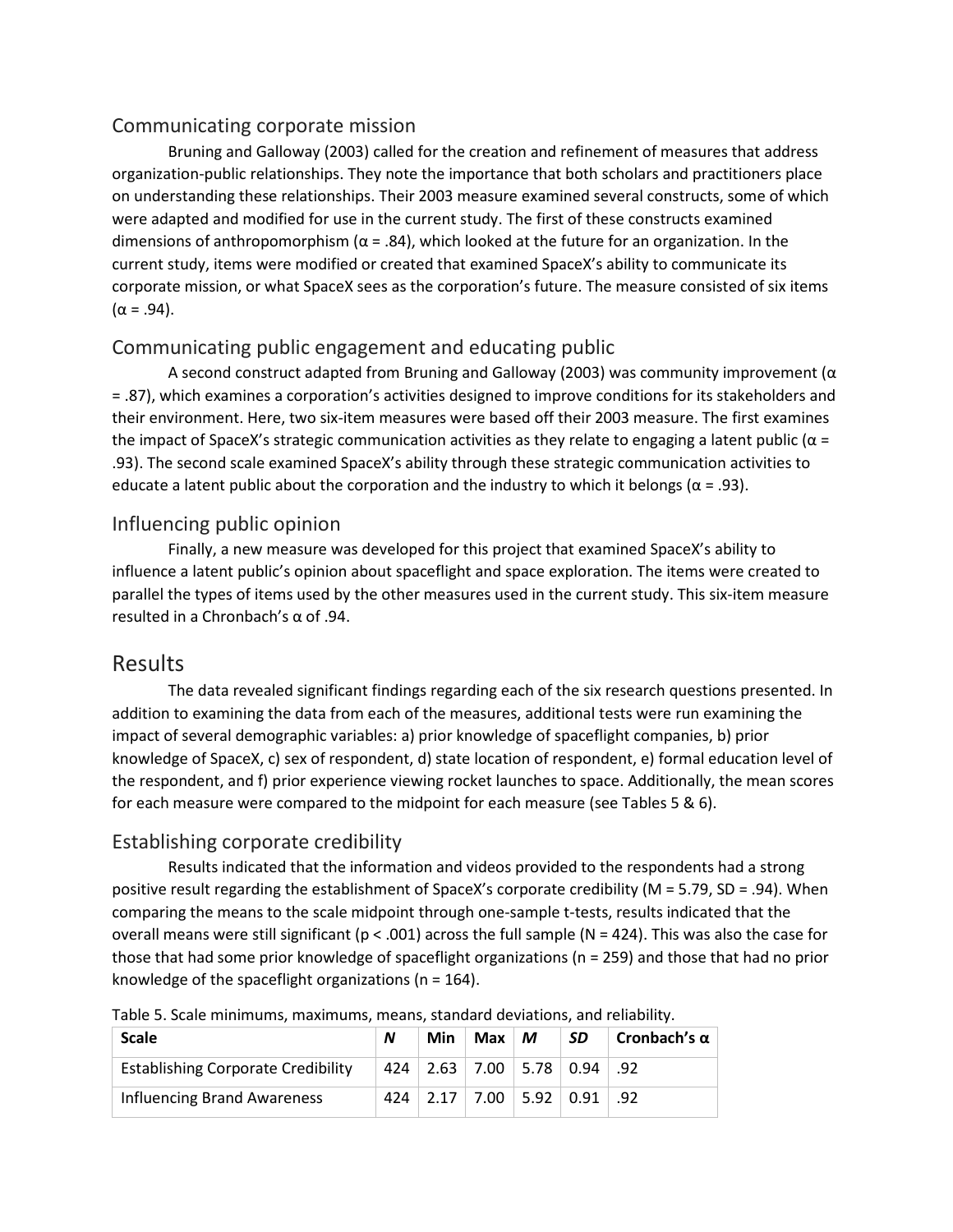| Communicating Public Engagement   424   3.50   7.00   5.87   0.91   .93 |     |                                   |                          |     |
|-------------------------------------------------------------------------|-----|-----------------------------------|--------------------------|-----|
| <b>Communicating Corporate Mission</b>                                  |     | $424$   2.67   7.00   5.81        | $\vert$ 0.98 $\vert$ .94 |     |
| <b>Educating Public</b>                                                 |     | $424$   2.50   7.00   5.94   0.90 |                          | .94 |
| Influencing Public Opinion                                              | 424 | $1.83$   7.00   5.82              | 1.04                     | .94 |

| Table 6. One-sample t-test of scales (comparing full sample to some or no knowledge of spaceflight |  |  |
|----------------------------------------------------------------------------------------------------|--|--|
| industry).                                                                                         |  |  |

|                                           | Test Value = 4     |       |     |                     |           |              |
|-------------------------------------------|--------------------|-------|-----|---------------------|-----------|--------------|
|                                           |                    |       |     |                     | 95%<br>CI |              |
| <b>Scale</b>                              | Sample             | t     | df  | Sig. (2-<br>tailed) | Lower     | <b>Upper</b> |
| <b>Establishing Corporate Credibility</b> | <b>Full Sample</b> | 39.29 | 423 | .00                 | 1.70      | 1.87         |
|                                           | Some<br>Knowledge  | 33.09 | 258 | .00                 | 1.76      | 1.98         |
|                                           | No Knowledge       | 22.04 | 164 | .00                 | 1.50      | 1.80         |
| <b>Influencing Brand Awareness</b>        | <b>Full Sample</b> | 43.55 | 423 | .00                 | 1.83      | 2.00         |
|                                           | Some<br>Knowledge  | 37.73 | 258 | .00                 | 1.91      | 2.12         |
|                                           | No Knowledge       | 23.65 | 164 | .00                 | 1.61      | 1.90         |
| <b>Communicating Public</b><br>Engagement | <b>Full Sample</b> | 42.39 | 423 | .00                 | 1.79      | 1.96         |
|                                           | Some<br>Knowledge  | 37.39 | 258 | .00                 | 1.88      | 2.09         |
|                                           | No Knowledge       | 22.55 | 164 | .00                 | 1.54      | 1.84         |
| <b>Communicating Corporate Mission</b>    | <b>Full Sample</b> | 34.63 | 423 | .00                 | 1.71      | 1.90         |
|                                           | Some<br>Knowledge  | 34.39 | 258 | .00                 | 1.81      | 2.03         |
|                                           | No Knowledge       | 19.51 | 164 | .00                 | 1.46      | 1.79         |
| <b>Educating Public</b>                   | <b>Full Sample</b> | 39.69 | 423 | .00                 | 1.85      | 2.02         |
|                                           | Some<br>Knowledge  | 37.60 | 258 | .00                 | 1.90      | 2.11         |
|                                           | No Knowledge       | 24.65 | 164 | .00                 | 1.68      | 1.97         |
| Influencing Public Opinion                | <b>Full Sample</b> | 31.65 | 423 | .00                 | 1.72      | 1.92         |
|                                           | Some<br>Knowledge  | 34.62 | 258 | .00                 | 1.87      | 2.09         |
|                                           | No Knowledge       | 17.29 | 164 | .00                 | 1.39      | 1.75         |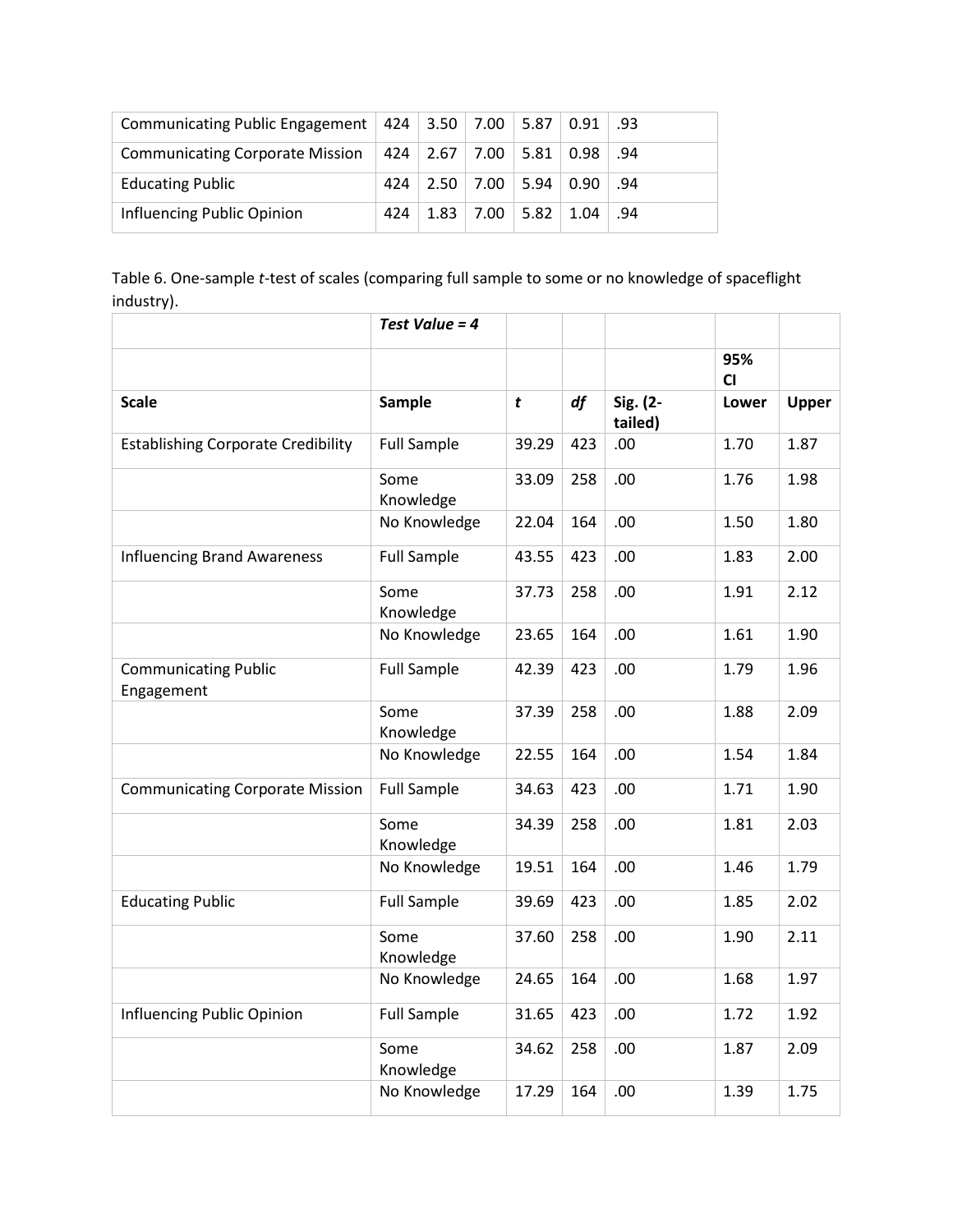#### Influencing brand awareness

Similar results were found for the measure gauging the building of a latent public awareness of SpaceX's corporate brand. Results indicated a strong positive result (M = 5.92, SD = .91). Comparisons to the midpoint score for the full sample, and those with some or no prior knowledge of spaceflight organizations indicated the mean values were significantly different ( $p < .001$ ).

#### Communicating public engagement

The results regarding SpaceX's efforts to engage a latent public through its communication activities yielded strong positive scores as well ( $M = 5.87$ , SD = .91). The additional comparison of the mean score with the midpoint value indicated that the means were significantly different in all cases (p < .001).

#### Communicating corporate mission

The scores, examining the communication of SpaceX's corporate mission regarding the future, indicate strong support ( $M = 5.81$ ,  $SD = .98$ ). Comparison of the means to the midpoint value again indicated that the means in all three conditions were significantly different ( $p < .001$ ).

#### Educating public

In regards to SpaceX's education efforts aimed at the public, respondents had a strong positive reaction (M = 5.94, SD = .90) with the highest mean scores and lowest standard deviation of all six measures. Then, t-test comparison of the means to the midpoint value yielded that the means were significantly different across all three conditions (p < .001).

#### Influencing public opinion

Finally, looking at SpaceX's ability to influence the public's opinion regarding spaceflight and space exploration yielded a strong positive mean score  $(5.82, SD = 1.04)$ . Once again, the additional comparison of the mean score with the midpoint value indicated that the means were significantly different in all cases (p < .001).

#### Additional tests

A series of independent-samples t-tests were run to compare the scores of each of the measures across several demographic categories: a) knowledge of space industry companies, b) prior knowledge of SpaceX, c) sex of the respondent, d) state of residency (comparing states with a physical SpaceX presence to those that did not), and e) space launch viewing experience. Significant differences were found based on knowledge of space industry companies, prior knowledge of SpaceX, and previous space launch viewing experience with higher mean values for those with prior knowledge and experience (see Tables 7–9). The magnitude of the differences in the means across all measures and conditions varied with launch viewing experience having the smallest effect sizes (eta2 values of .04 through .10), followed by industry knowledge (eta2 values of .04 through .14). Knowledge of SpaceX yielded moderate-to-large effect sizes across the measures ranging from .07 to .15. Finally, a series of one-way between group analyses were conducted to examine the impact of formal education level for each of the six measures. No differences were found between groups regarding any of the objective measures.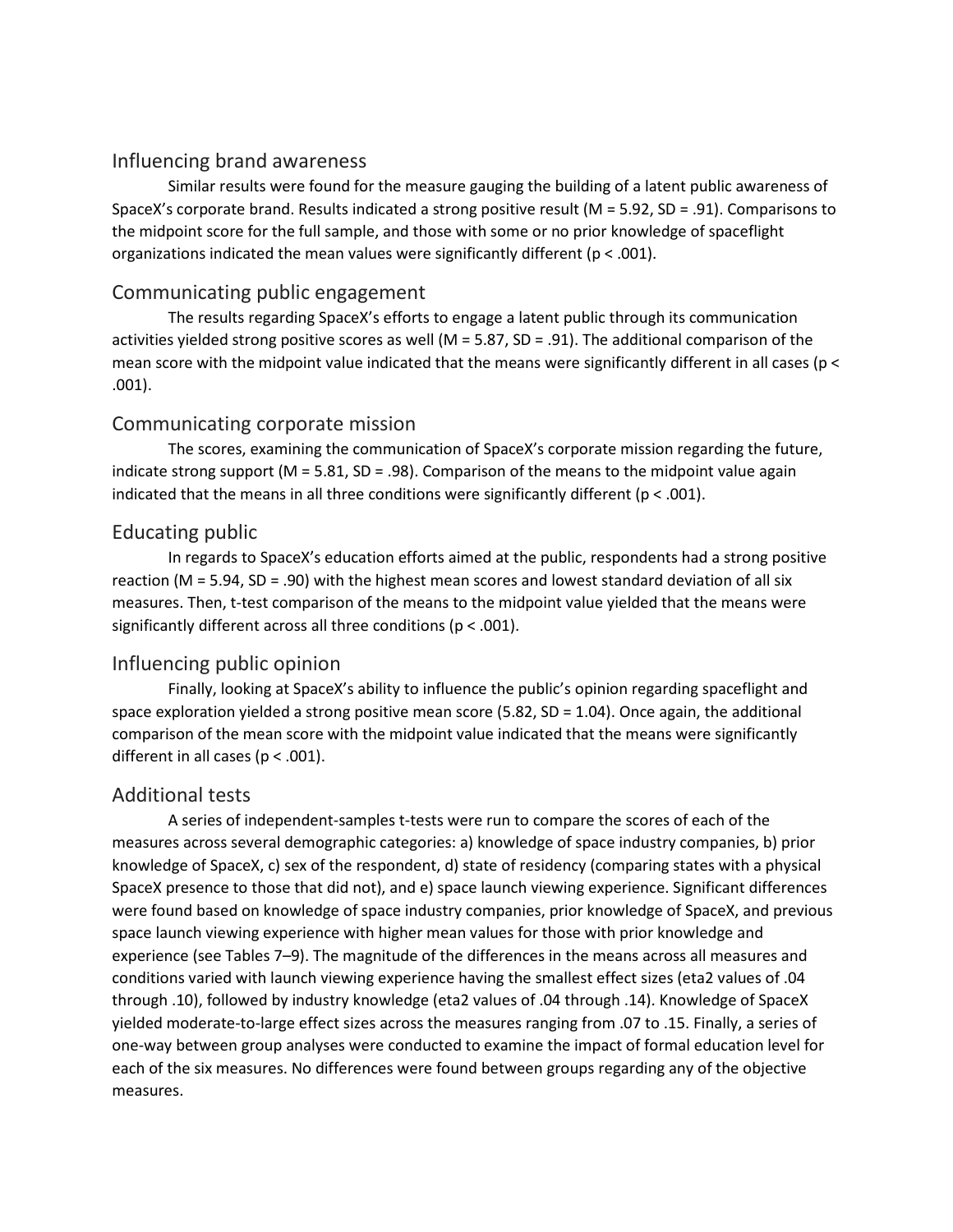| Variable                                  | <b>Industry Knowledge</b> | N   | M    | SD   | t    | p    | eta <sup>2</sup> |
|-------------------------------------------|---------------------------|-----|------|------|------|------|------------------|
| <b>Establishing Corporate Credibility</b> | No                        | 165 | 5.65 | .96  | 2.32 | .02  | 0.06             |
|                                           | Yes                       | 259 | 5.87 | .91  |      |      |                  |
| <b>Influencing Brand Awareness</b>        | No                        | 165 | 5.76 | .95  | 2.92 | .01  | 0.09             |
|                                           | Yes                       | 259 | 6.02 | .86  |      |      |                  |
| <b>Communicating Public Engagement</b>    | No                        | 165 | 5.69 | .96  | 3.24 | .00. | 0.10             |
|                                           | Yes                       | 259 | 5.99 | .86  |      |      |                  |
| <b>Communicating Corporate Mission</b>    | No                        | 165 | 5.62 | 1.07 | 3.00 | .00  | 0.09             |
|                                           | Yes                       | 259 | 5.92 | .90  |      |      |                  |
| <b>Educating Public</b>                   | No                        | 165 | 5.83 | .95  | 2.02 | .04  | 0.04             |
|                                           | Yes                       | 259 | 6.01 | .86  |      |      |                  |
| Influencing Public Opinion                | No                        | 165 | 5.57 | 1.17 | 3.79 | .00. | 0.14             |
|                                           | Yes                       | 259 | 5.98 | .92  |      |      |                  |

Table 7. Independent samples *t*-test comparing prior knowledge of space industry companies.

Table 8. Independent samples *t*-test comparing prior knowledge of spaceX.

| Variable                                  | <b>SpaceX Knowledge</b> | N   | M    | <b>SD</b> | t    | p    | eta <sup>2</sup> |
|-------------------------------------------|-------------------------|-----|------|-----------|------|------|------------------|
| <b>Establishing Corporate Credibility</b> | No                      | 257 | 5.68 | .96       | 2.88 | .00  | .09              |
|                                           | Yes                     | 167 | 5.95 | .87       |      |      |                  |
| <b>Influencing Brand Awareness</b>        | No                      | 257 | 5.79 | .93       | 3.69 | .00  | .13              |
|                                           | Yes                     | 167 | 6.11 | .83       |      |      |                  |
| <b>Communicating Public Engagement</b>    | No                      | 257 | 5.74 | .95       | 3.98 | .00. | .15              |
|                                           | Yes                     | 167 | 6.08 | .80       |      |      |                  |
| <b>Communicating Corporate Mission</b>    | No                      | 257 | 5.67 | 1.04      | 3.54 | .00. | .13              |
|                                           | Yes                     | 167 | 6.01 | .85       |      |      |                  |
| <b>Educating Public</b>                   | No                      | 257 | 5.85 | .94       | 2.56 | .01  | .07              |
|                                           | Yes                     | 167 | 6.08 | .82       |      |      |                  |
| Influencing Public Opinion                | No                      | 257 | 5.68 | 1.11      | 3.57 | .00  | .13              |
|                                           | Yes                     | 167 | 6.04 | .89       |      |      |                  |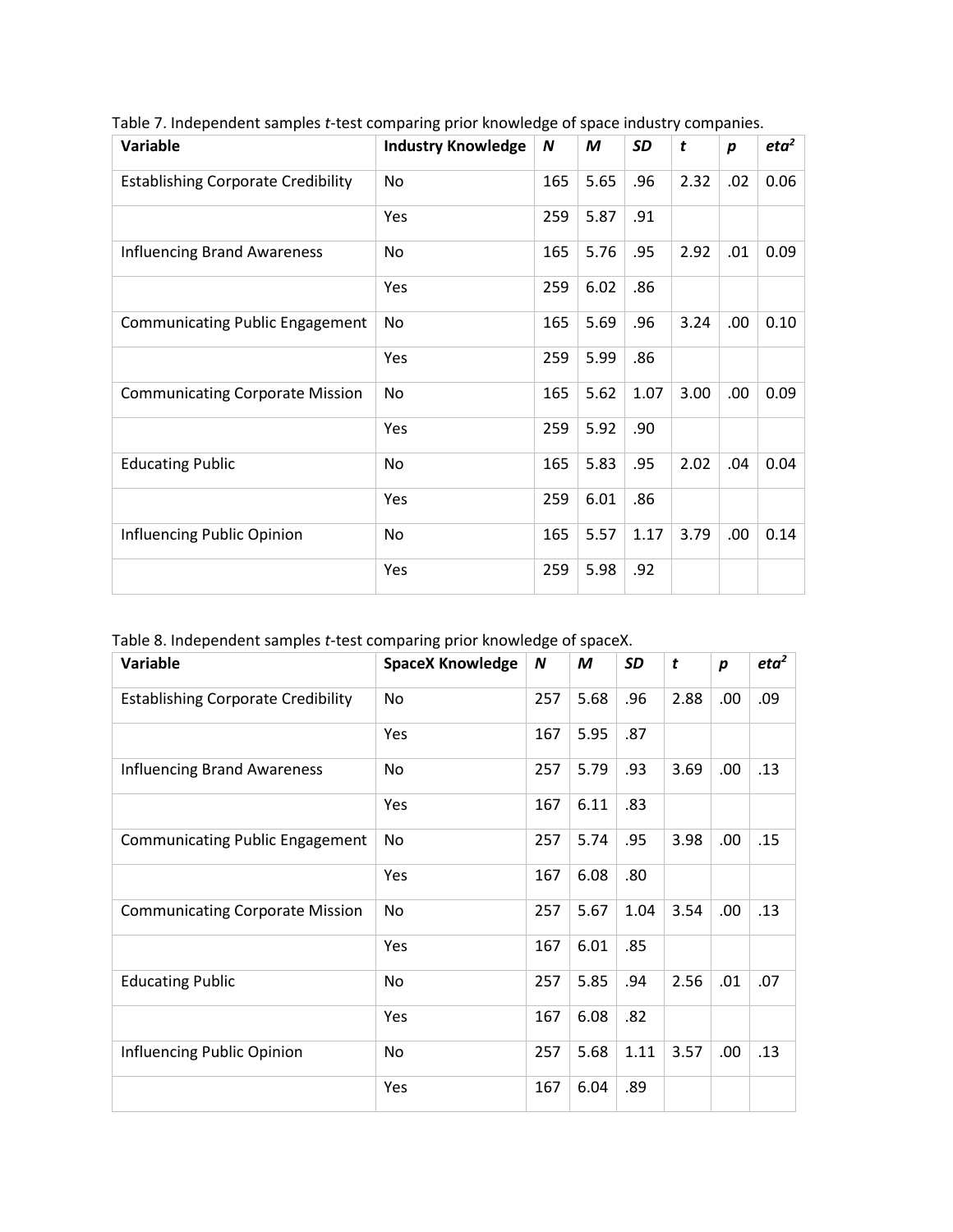| Variable                                  | <b>Launch Viewing</b> | $\boldsymbol{N}$ | M    | <b>SD</b> | t    | $\boldsymbol{p}$ | eta <sup>2</sup> |
|-------------------------------------------|-----------------------|------------------|------|-----------|------|------------------|------------------|
|                                           | <b>Experience</b>     |                  |      |           |      |                  |                  |
| <b>Establishing Corporate Credibility</b> | No                    | 135              | 5.61 | 1.01      | 2.66 | .01              | .04              |
|                                           | Yes                   | 289              | 5.87 | .89       |      |                  |                  |
| <b>Influencing Brand Awareness</b>        | No                    | 135              | 5.65 | 1.02      | 4.19 | .00              | .10              |
|                                           | Yes                   | 289              | 6.04 | .82       |      |                  |                  |
| <b>Communicating Public</b><br>Engagement | No                    | 135              | 5.64 | 1.00      | 3.60 | .00              | .08              |
|                                           | Yes                   | 289              | 5.98 | .84       |      |                  |                  |
| <b>Communicating Corporate</b><br>Mission | No                    | 135              | 5.59 | 1.07      | 3.11 | .00              | .06              |
|                                           | Yes                   | 289              | 5.91 | .92       |      |                  |                  |
| <b>Educating Public</b>                   | No                    | 135              | 5.70 | 1.01      | 3.84 | .00              | .09              |
|                                           | Yes                   | 289              | 6.05 | .82       |      |                  |                  |
| Influencing Public Opinion                | No                    | 135              | 5.55 | 1.17      | 3.69 | .00              | .08              |
|                                           | Yes                   | 289              | 5.94 | .95       |      |                  |                  |

Table 9. Independent samples *t*-test comparing prior space launch viewing experience.

#### **Discussion**

The results of this research offer a unique and current view of the impact of directed strategic communication activities for engaging a latent public. SpaceX's actions resulted in strong positive perceptions of corporate credibility, brand awareness, public engagement, communication of its mission, education, and influencing public opinion—all related to SpaceX efforts in spaceflight and space exploration. SpaceX, both with NASA and independently, has taken on the task of reenergizing the public's imagination regarding spaceflight and space exploration. But what does this research tell us in terms of understanding Stakeholder Theory in the context of the public and private corporations who would not normally see them as a key stakeholder? First it indicates that the Stakeholder Theory is sound and continues to expand its reach. Second, it demonstrates Grunig's (1997) Situational Publics Theory process in action by highlighting SpaceX's communication activities that are pushing a latent public towards a more aware status, and eventually an active status. Third, the impact of communication activities, utilizing newer communication tools like YouTube, provides corporations with better ways of accomplishing its communication goals, business goals, and objectives, towards creating a positive organization-public relationship.

#### Moving forward with the stakeholder approach

As Freeman et al. (2010) note, the takeaway from Freeman's original (1984) publication as described over 25 years later is: "No matter what you stand for, no matter what your ultimate purpose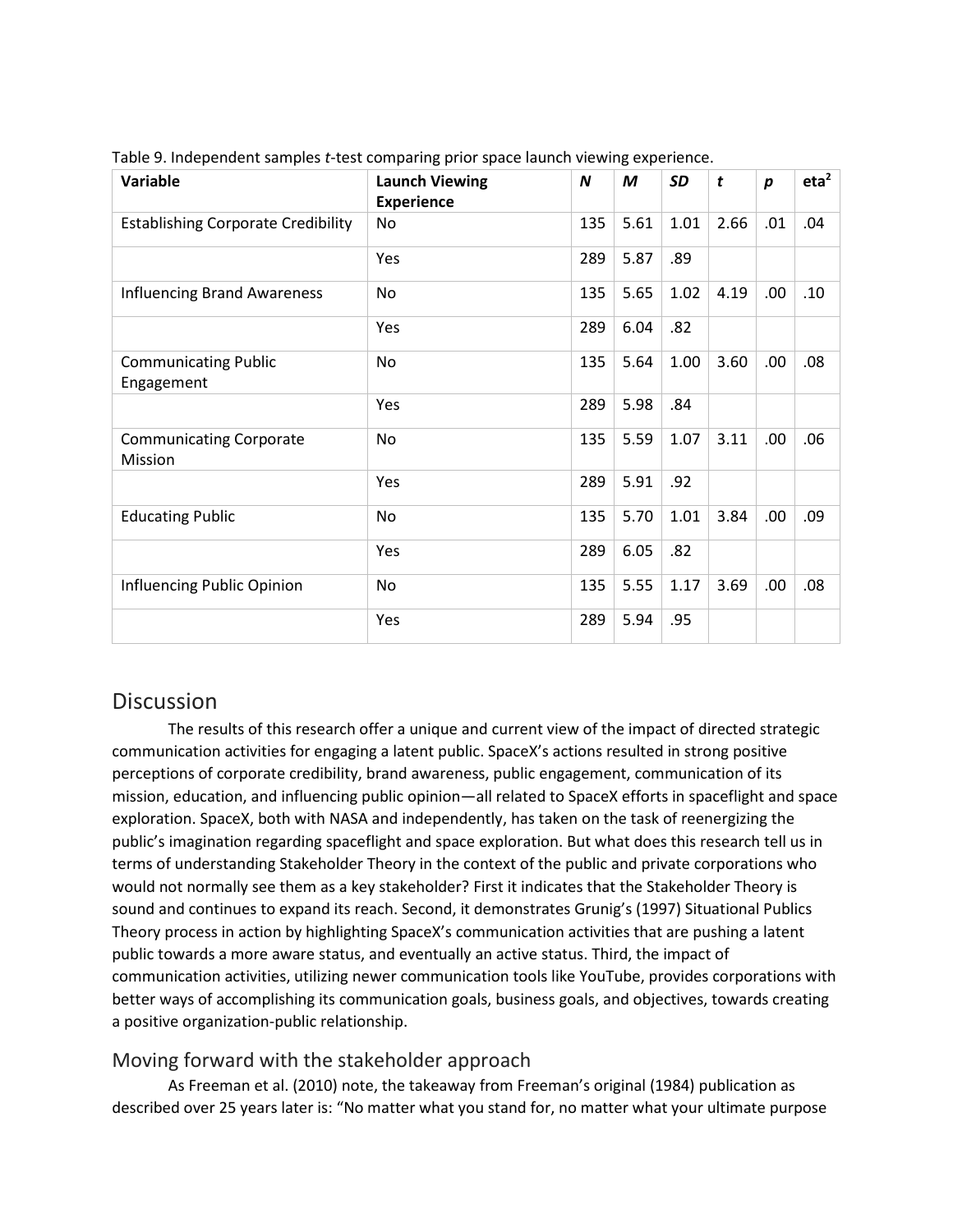may be, you must take into account the effects of your actions on others, as well as their potential effects on you" (p. 60). SpaceX seems to clearly understand this approach in terms of engaging the public as a latent and key stakeholder towards its mission to Mars and beyond. In many ways, SpaceX has NASA to thank for giving them some examples of how to best accomplish this engagement. Bellavita (1987) noted that historically, NASA has done best as an organization when it had a clear mission regarding human-centered spaceflight that could grab the attention of the public. An examination of SpaceX's mission statement lays out their clear goals and aspirations. Their strategic communication activities are being used to make this challenge known and of interest to the latent public. Given that a problem or crisis was not the impetus for such their strategic communication suggests that we should look to expand our understanding of publics in relations to more positive engagement scenarios.

#### Rethinking when to engage a latent public

One fairly consistent aspect of the current body of research on stakeholders and public engagement is the assumed need of a problem or crisis to activate a latent public into an active public. A better approach, and one that SpaceX uses and that may also benefit organizations beyond the spaceflight industry, is what Aldoory and Grunig (2012) refer to as the hot-issue publics. They define hotissue publics as likely to be nonpublic or latent publics until a triggering event or media exposure highlights a problem. While the authors still frame "issue" as a problem to be addressed, issues could also represent opportunities to engage in a more positive, forward moving manner. Triggering events could be the discovery of a new innovation, or a challenge to improve, or achieve some public endeavor. This more positive approach to strategic communication and publics can also be seen in Zerfass and Huck (2007) work on innovation communication. They argue that communication should play a role in the promotion of innovation management as a requirement for success in today's corporate world. With the advent of new technologies and processes, whether in the spaceflight industry or beyond, corporations need to do a better job in their strategic communication relevant to these innovations to ensure a greater likelihood of success. The communication strategies being employed by SpaceX appear to meet this challenge.

#### Social and new media tools are key to organization-public engagement

Many types of organizations are seeking to adopt social media technologies as a strategic communication platform in order to engage an ever-present and knowledgeable public (Eyrich, Padman, & Sweetser, 2008; Waters, Burnett, Lamm, & Lucas, 2009). Men and Tsai (2014) note that in contrast to a formally traditional, one-way model of communication, social media communication is interactive, participatory, collaborative, and in ways communal. This allows corporations, such as SpaceX, to engage stakeholders in conversations and meaningful relationships not possible with traditional media. These efforts can result in an aware public forming informal communities in support of a private corporation and its activities. SpaceX's efforts in strategic communication are not going unnoticed, particularly by their competition. Hosted launch webcasts have recently become standard for ULA (USA) and Arianespace (Europe), two traditional spaceflight organizations, as well as NewSpace companies such as Blue Origin (USA) and Rocket Lab (New Zealand).

One example in the case of SpaceX is a public Facebook group called "SpaceX." This group, created in May 2007, consists primarily of fans of the corporation, but also includes industry experts, and current and former SpaceX employees. The SpaceX public Facebook group discusses and shares a wide variety of content and opinions related to SpaceX, such as reactions to the latest SpaceX mission,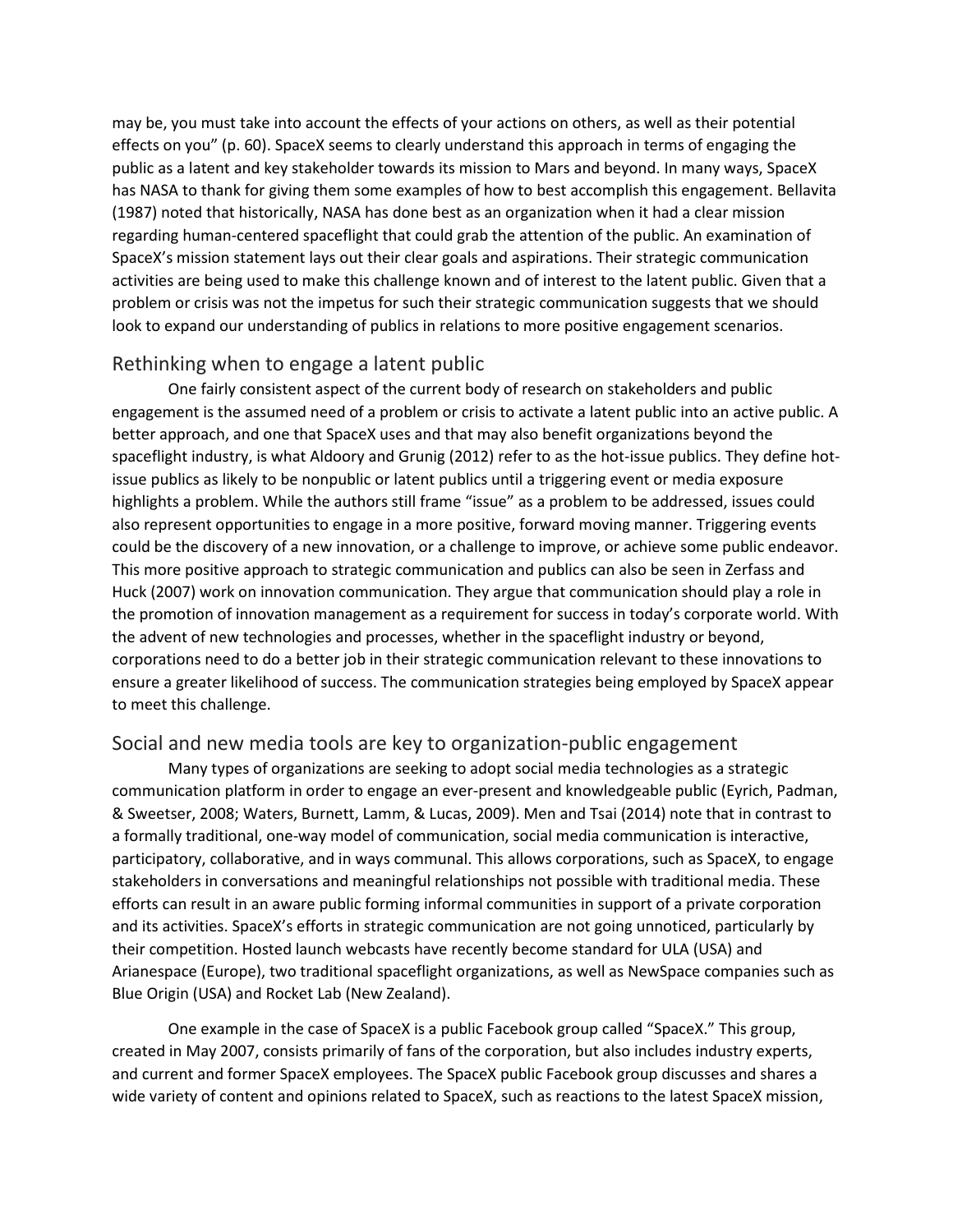YouTube channel video, or webcast. According to a site moderator, who became a moderator in the spring of 2014, the group had about 4,000 members (B. Carton, personal communication, 1st October 2016). As SpaceX has grown in popularity and their achievements more frequent, so has the group's membership, which is nearing 40,000 members in April 2018. This is another indicator of the shift from latent public to aware and possible active public that SpaceX is hoping to achieve.

Content communities, such as YouTube, allow for the sharing of, conversations about, and modification of content provided by a corporation. SpaceX utilizes a dedicated YouTube channel to offer both its live webcasts, but also as a place to archive webcasts and present other videos of their achievements, and to allow viewers an opportunity to comment on and share the content with others. In late September 2016, SpaceX released a video animation of its proposed Interplanetary Transport Ship, designed to transport equipment and colonists to Mars (SpaceX, 2016b). In the first 24 hours of its release, the video garnered over one million views. A public engagement channel such as YouTube allows stakeholders to comment about products or services, ask questions, promote the corporation, offer assistance, and engage with the corporation in a more personal and social manner. SpaceX is not alone in the cultivation of these communities. Both Apple and Southwest Airlines have long been advocates for engaging various stakeholders through YouTube channels and other social media outlets. Apple, in particular has cultivated a cult following for its regular product announcements, which are often available as live webcasts, and then later as YouTube videos [\(https://www.youtube.com/user/Apple\)](https://www.youtube.com/user/Apple).

One of the potential outcomes of this form of communication is the ability to differentiate the corporation from competitors by establishing an emotional, spiritual, or other strong bond with consumers (Meyer, 1999). Similarly, Hoeffler and Keller (2002) contend that identification with a community focused on a particular brand can reflect a special relationship where customers may feel a kinship or affiliation towards others who feel the same way about a corporation. Kang (2014) found that many strategic communication initiatives focus on achieving positive effects on publics. These effects include awareness, knowledge, positive opinions, attitudes, and behaviors (Dozier & Ehling, 1992). As a result, public engagement has surfaced as a key concept in strategic communication contexts. Kang (2014) argues that public engagement is "the ultimate marker or maker for good organization-public relationship" (p. 400). Kang sees public engagement in one of three ways: a) as affective commitment, b) as positive affectivity, and c) as empowerment. Both trust and satisfaction are offered as antecedents of these engagements. SpaceX appears to be heading in this direction at a rapid pace, garnering public support and enthusiasm with each announcement, success, and even with some of their very public setbacks.

#### Limitations and future directions

There are a number of potential limitations to the currentstudy. First, there were two heavily covered media events regarding SpaceX just prior to the launch of the national survey. The first was the loss of a SpaceX Falcon 9 rocket and satellite on the launch pad, during a test, prior to launch. This occurred approximately a month prior to the survey. The second event, which occurred about a week and half prior to the survey, was the public presentation given by SpaceX CEO, Elon Musk, where he revealed his corporation's initial plan for colonizing Mars. These events likely resulted in a somewhat greater awareness among the public regarding SpaceX. Additionally, the industry examined is going through a lot of significant changes as a whole, where activities of one corporation, or an organization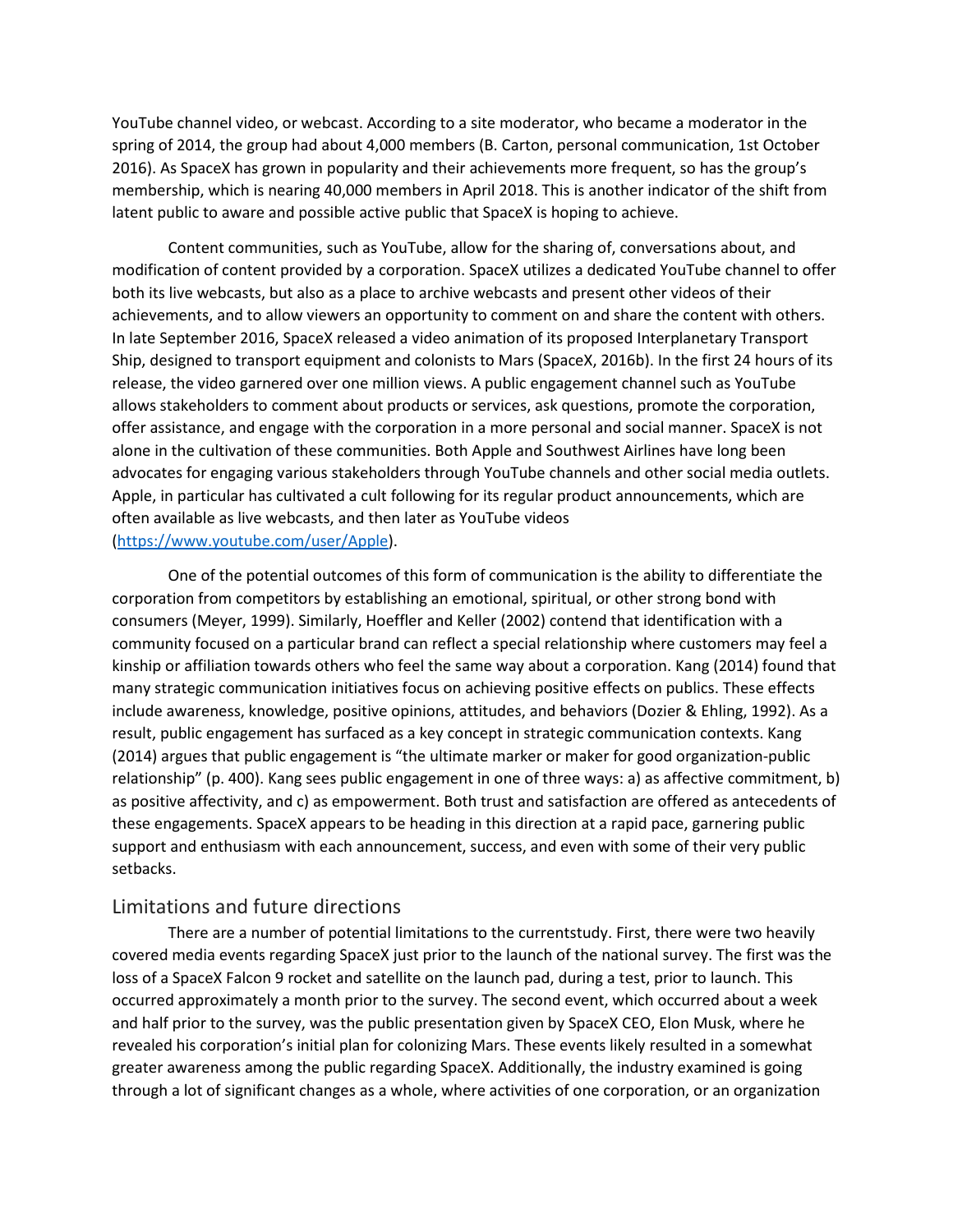such as NASA, can have significant impacts in terms of a latent public's understanding for another corporation. The online survey data collection method can also be a limitation. Although it allows for a large sample of the public, it does not allow for a more visceral understanding of the impact of the webcasts and corporate videos.

In the future, additional research should be conducted that would allow for a more nuanced approach to understanding the impact of watching live corporate webcasts that would address the survey limitation noted above. Focus groups could be utilized to watch a webcast and then immediately gauge the participant's reactions to and thoughts regarding what they have viewed. Of particular interest should be the examination of positive issues that could be used to engage a latent public in order to gain their support in some useful capacity. Additionally, interviews with corporate representatives would provide for a more accurate understanding of the goals of a corporation when it comes to communication strategy regarding the latent public. A corporation's use of Twitter, as well as that of its CEO, could also provide a wealth of information to the public regarding the corporation's activities, reactions to events and crises, and general information the public might find interesting or relevant. An analysis of a corporation's tweets and those of the CEO may prove valuable in understanding the overall communication strategy of that corporation.

## Conclusion

Private corporations with no or little direct contact with the public often do not perceive of the public as an important stakeholder. A latent public may not view themselves as a stakeholder particularly when they are unaware of, or have no direct dealings with such a corporation. However, there are benefits to engaging a latent public as a key stakeholder. The current study demonstrated that through directed strategic communication activities, utilizing new and social media tools, a latent public can perceive a corporation and its mission in a positive manner, potentially shifting them towards a status of an aware public, and possibly an active public. The resulting corporation-public relationship can provide support to the corporation towards achieving its mission, even when that mission ends on another planet.

## Acknowledgments

The author would like to thank Amanda Keeler, Nathan Gilkerson, David T. Melendez, Bill Carton, and Jennifer E. D'Urso for their support, the students of COMM 6002 (Spring 2016) for their insights, and Alanna C. D'Urso for being the inspiration for this line of research. I would also like to thank the editor and anonymous reviewers for their feedback on earlier drafts of this article.

## References

- 1. Aldoory, L., & Grunig, J. E. (2012). The rise and fall of hot-issue publics: Relationships that develop from media coverage of events and crises.*International Journal of Strategic Communication*, 6, 93–108. doi:10.1080/1553118X.2011.634866
- 2. Aldrin, B. (2013). *Mission to Mars: My vision for space exploration*. Washington, D.C.: National Geographic.
- 3. Anderson, C. (2013). Rethinking public-private space travel. *Space Policy*, 29,266–271. doi:10.1016/j.spacepol.2013.08.002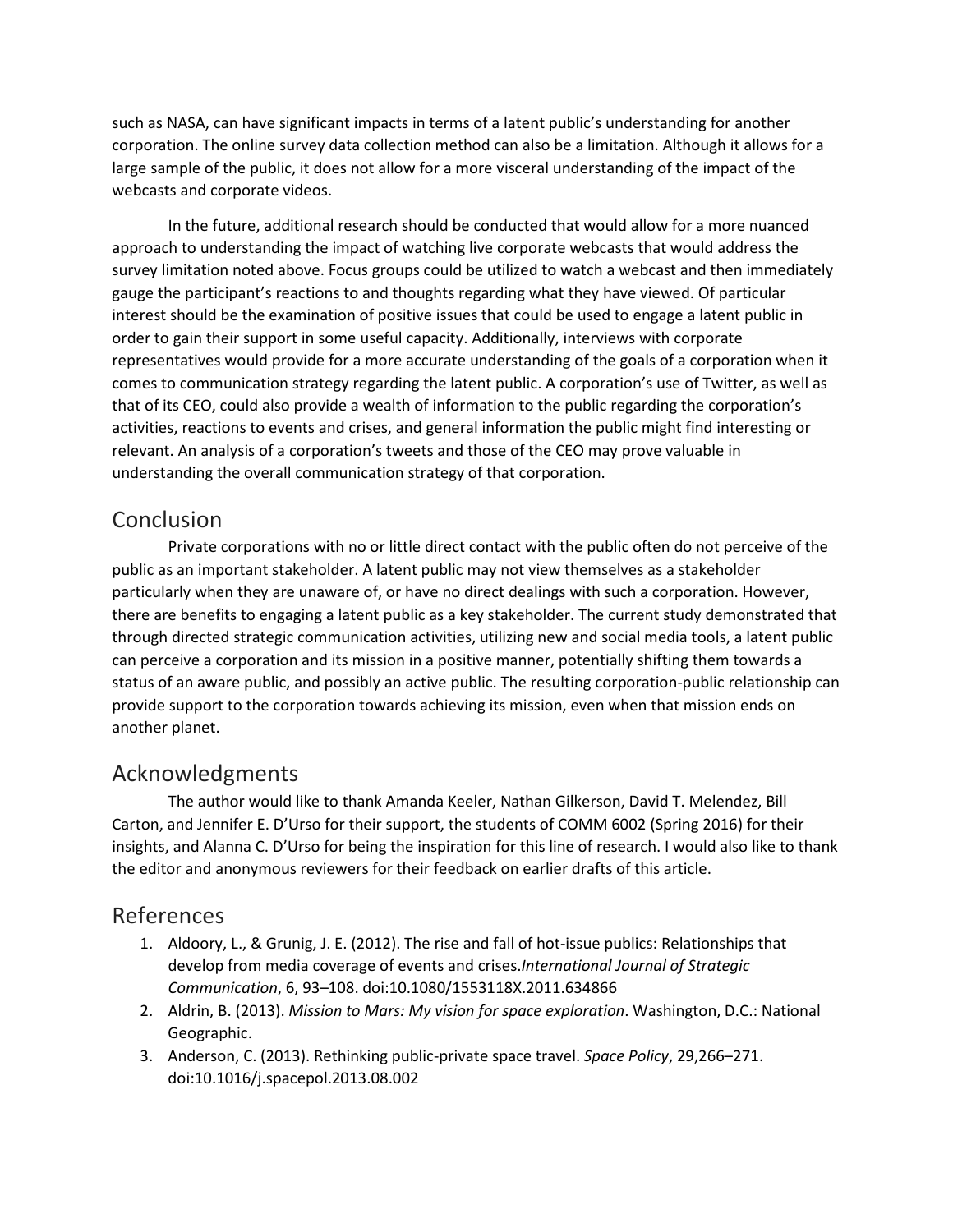- 4. Bellavita, C. (1987). Perspectives on public policy: Public policy, organization theory and space stations. *Policy Studies Review*, 7, 275–289. doi:10.1111/j.1541-1338.1987.tb00044.x
- 5. Billings, L. (2009). 50 years of NASA and the public: What NASA? What publics?In S. J. Dick (Ed.), *NASA's first 50 years: An historical perspective*. Washington, D.C.:NASA History Office.
- 6. Botan, C. (1997). Ethics in strategic communication campaigns: The case for a new approach to public relations. *Journal of Business Communication*, 34, 188–202. doi:10.1177/002194369703400205
- 7. Broom, G., Casey, S., & Ritchey, J. (2000). Concept and theory of organization-public relationships. In J. A. Ledingham & S. D. Bruning (Eds.), *Public relations as relationship management: A relational approach to the study and practice of public relations* (pp. 3– 22). Mahwah, NJ: Lawrence Erlbaum Associates.
- 8. Bruce, P., & Shelley, R. (2010). Assessing stakeholder engagement.*Communication Journal of New Zealand*, 11, 2.
- 9. Bruning, S. D., & Galloway, T. (2003). Expanding the organization-public relationship scale: Exploring the role that structural and personal commitment play in organization-public relationships. *Public Relations Review*, 29, 309–319. doi:10.1016/S0363-8111(03)00042-0
- 10. Cahill, D. (1995). The managerial implications of the new learning organization: A new tool for internal marketing. *Journal of Services Marketing*, 9, 43–51. doi:10.1108/08876049510094513
- 11. Carey, J. (1997). The press, public opinion, and public discourse: On the edge of the postmodern. In E. S. Munson & C. A. Warren (Eds.), *James Carey: A critical reader* (pp. 228–257). Minneapolis, MN: University of Minnesota Press.
- 12. Cofield, C. (2016, April). SpaceX will launch private Mars mission as soon as 2018. *Space.com*. Retrieved from <http://www.space.com/32719-spacex-red-dragon-mars-missions-2018.html>
- 13. Colino, R. R. (1987). The U.S. space program: An international viewpoint.*International Security*, 11, 157–164. doi:10.2307/2538845
- 14. Cutlip, S. M., Center, A. H., & Broom, G. M. (1995). *Effective public relations*.Englewood Clifts, NJ: Prentice Hall.
- 15. De Bussy, N. M., Ewing, M. T., & Pitt, L. F. (2003). Stakeholder theory and internal marketing communications: A framework for analyzing the influence of new media. *Journal of Marketing Communications*, 9, 147–161. doi:10.1080/1352726032000129890
- 16. Dillow, C. (2016, October). The great rocket race. *Fortune*. Retrieved fro[mhttp://fortune.com/spacex-Ulla-lockheed-boeing-rocket-race/](http://fortune.com/spacex-Ulla-lockheed-boeing-rocket-race/)
- 17. Dozier, D. M., & Ehling, W. P. (1992). Evaluation of public relations programs: What the literature tells us about their effects. In J. E. Grunig (Ed.), *Excellence in public relations and communication management* (pp. 159–184). Hillsdale, NJ:Lawrence Erlbaum Associates.
- 18. Ehrenfreund, P., & Peter, N. (2009). Toward a paradigm shift in managing future global space exploration endeavors. *Space Policy*, 25, 244–256. doi:10.1016/j.spacepol.2009.09.004
- 19. Eyrich, N., Padman, M. L., & Sweetser, K. D. (2008). PR practitioners' use of social media tools and communication technology. *Public Relations*, Review, 34,412–414. doi:10.1016/j.pubrev.2008.09.010
- 20. Freeman, R. E. (1984). *Strategic Management: A Stakeholder Approach*. Boston, MA: Pitman.
- 21. Freeman, R. E., Harrison, J. S., & Wicks, A. C. (2007). *Managing for stakeholders: Survival, reputation, and success*. New Haven, CT: Yale University Press.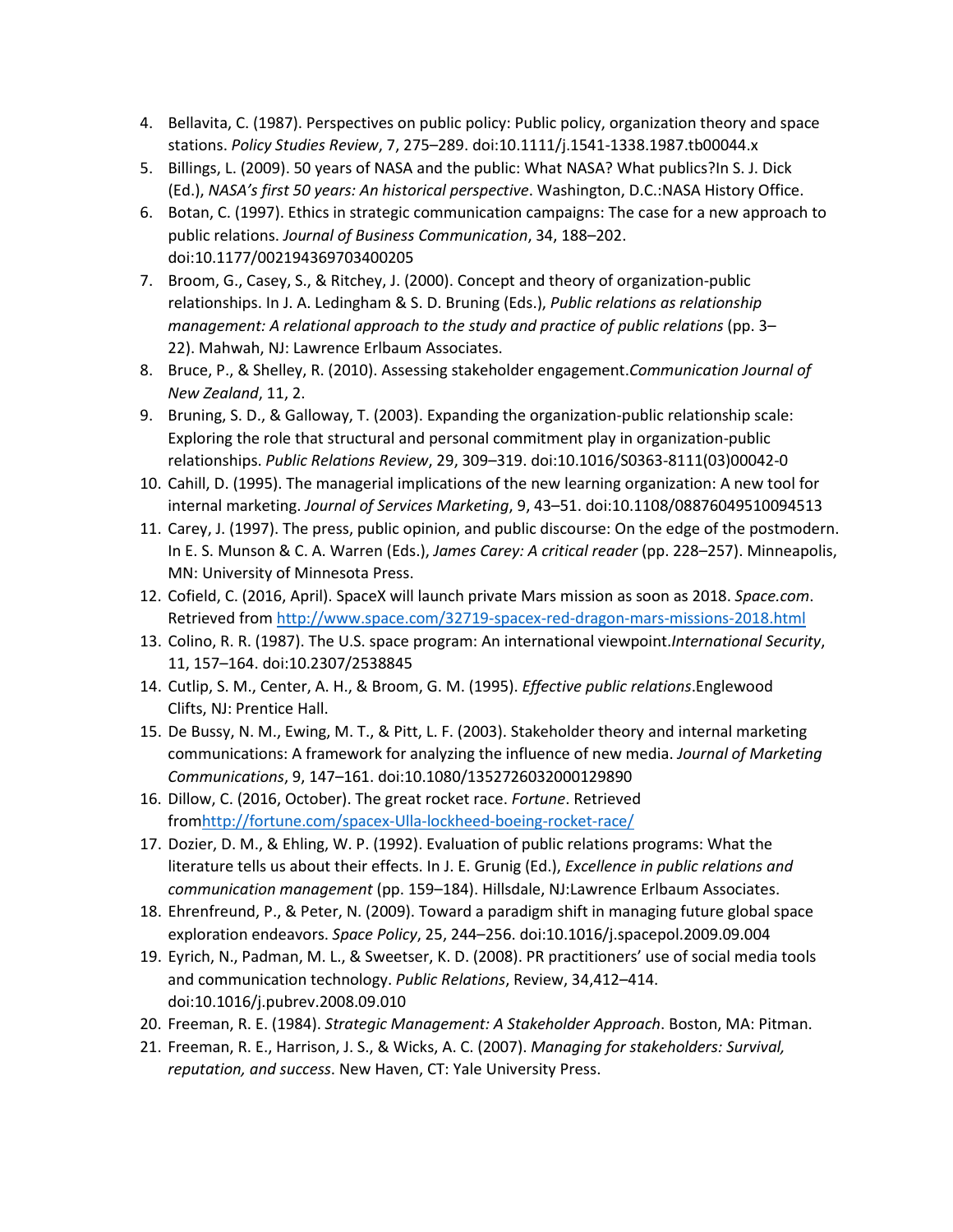- 22. Freeman, R. E., Harrison, J. S., Wicks, A. C., Parma, B., & De Colle, S. (2010).*Stakeholder theory: The state of the art*. New York, NY: Cambridge University Press.
- 23. Fries, S. D. (1992, April). *Opinion polls and the U.S. civil space program*. Paper presented to the Meeting of the American Institute for Aeronautics and Astronautics, Washington, D.C.
- 24. George, W. (1990). Internal marketing and organizational behavior: A partnership in developing customer-conscious employees at every level.*Journal of Business Research*, 20, 63–70. doi:10.1016/0148-2963(90)90043-D
- 25. Grunig, J. E. (1983). Communication behaviors and attitudes of environmental publics: Two studies. *Journalism Monographs*, 81, 1–47.
- 26. Grunig, J. E. (1989). Sierra Club study shows who became activists. *Public Relations Review*, 15(3), 3–24. doi:10.1016/S0363-8111(89)80001-3
- 27. Grunig, J. E. (1997). A situational theory of publics: Conceptual history, recent challenges and new research. In D. Moss, T. MacManus, & D. Vercic (Eds.),*Public relations research: An international perspective* (pp. 3–48). London, UK:International Thomson Business Press.
- 28. Grunig, J. E., & Repper, F. C. (1992). Strategic management, publics, and issues. In J. E. Grunig (Ed.), *Excellence in public relations and communication management*(pp. 117– 157). Hillsdale, NJ: Lawrence Erlbaum Associates.
- 29. Grunig, L. A., Grunig, J. E., & Dozier, D. M. (2002). *Excellent public relations and effective organizations*. Mahwah, NJ: Lawrence Erlbaum Associates.
- 30. Habermas, J. (1979). *Communication and the evolution of society*. Boston, MA:Beacon Press.
- 31. Hallahan, K. (2001). The dynamics of issues activation and response: An issues process model. *Journal of Public Relations Research*, 13, 27–59. doi:10.1207/S1532754XJPRR1301\_3
- 32. Hallahan, K. (2004). Communication management. In R. L. Heath (Ed.),*Encyclopedia of public relations* (Vol. 1, pp. 161–164). Thousand Oaks, CA: Sage.
- 33. Hallahan, K., Holtzhausen, D. R., Van Ruler, B., Vercic, D., & Sriramesh, K. (2007).Defining strategic communication. *International Journal of Strategic Communication*, 1(1), 3–25. doi:10.1080/15531180701285244
- 34. Hamilton, P. K. (1992). Grunig's situational theory: A replication, application, and extension. *Journal of Public Relations Research*, 4, 123–149. doi:10.1207/s1532754xjprr0403\_01
- 35. Heath, R. L., & Palenchar, M. J. (2009). *Strategic issues management: Organizations and public policy challenges* (2nd Ed. ed.). Thousand Oaks, CA:Sage.
- 36. Himmelman, A. T. (2001). On coalitions and the transformation of power relations: Collaborative betterment and collaborative empowerment. *American Journal of Community Psychology*, 29(2), 277–284. doi:10.1023/A:1010334831330
- 37. Hoeffler, S., & Keller, K. L. (2002). Building brand equity through corporate social marketing. *Journal of Public Policy & Marketing*, 21, 78–89. doi:10.1509/jppm.21.1.78.17600
- 38. Holtzhausen, D. R., & Zerfass, A. (2013). Strategic communication: Pillars and perspectives on an alternate paradigm. In K. Sriramesh, A. Zerfass, & J.-N. Kim(Eds.), *Current trends and emerging topics in public relations and communication management* (pp. 283–302). New York, NY: Routledge.
- 39. Hull, D. (2016, May). Elon Musk's most unexpected success is the SpaceX livestream. *Bloomberg*. Retrieved fro[mhttp://www.bloomberg.com/news/articles/2016-05-](http://www.bloomberg.com/news/articles/2016-05-26/elon-musk-s-most-unexpected-success-is-the-spacex-live-stream) [26/elon-musk-s-most-unexpected-success-is-the-spacex-live-stream](http://www.bloomberg.com/news/articles/2016-05-26/elon-musk-s-most-unexpected-success-is-the-spacex-live-stream)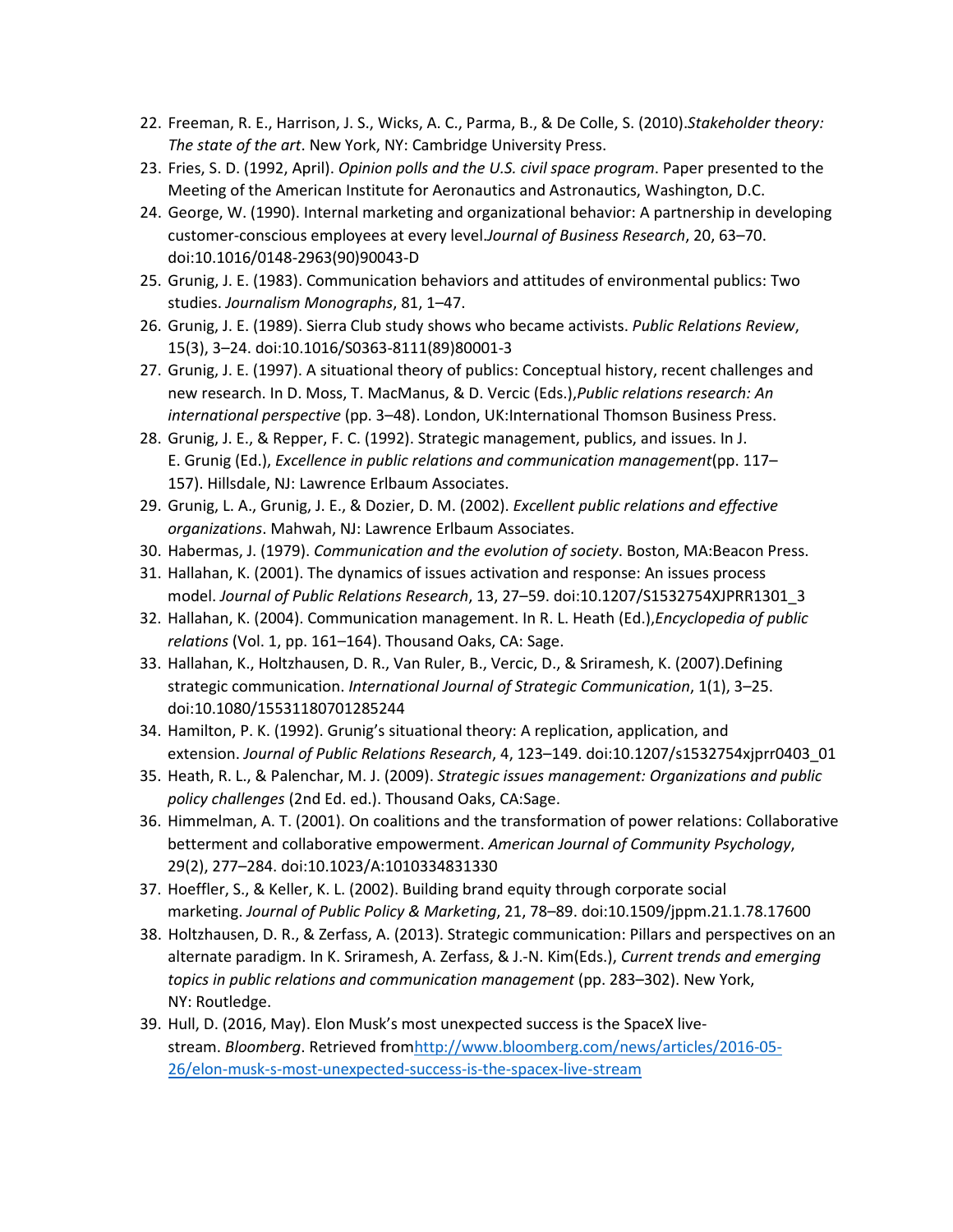- 40. Kang, M. (2014). Understanding public engagement: Conceptualizing and measuring its influence on supportive behavioral intentions. *Journal of Public Relations Research*, 26, 399–416. doi:10.1080/1062726X.2014.956107
- 41. Kauffman, J. (1991). NASA's PR campaign on behalf of manned space flight, 1961-63. *Public Relations Review*, 17, 57–68. doi:10.1016/0363-8111(91)90006-7
- 42. Krishnamurthy, S., Moghan, S., & Wei, D. L. K. (2007). The situational theory of publics in a different cultural setting: Consumer Publics in Singapore. *Journal of Public Relations Research*, 19, 307–332. doi:10.1080/10627260701402424
- 43. Krugman, H. E. (1977). Public attitudes toward the Apollo space program, 1965-1975. *Journal of Communication*, 27, 87–93. doi:10.1111/j.1460-2466.1977.tb01861.x
- 44. Lasker, R. D., & Weiss, E. S. (2003). Creating partnership synergy: The critical role of community stakeholders. *Journal of Health and Human Services Administration*, *26*, 119–139.
- 45. Lewis, B. K., & Nichols, C. (2015). Social media and strategic communication: An examination of theory and practice in communication research. In D.Holtzhausen & A. Zerfass (Eds.), *The Rutledge handbook of strategic communication* (pp. 545–560). New York, NY: Taylor and Francis.
- 46. Major, A. M. (1998). The utility of situational theory of publics for assessing public responses to a disaster prediction. *Public Relations Review*, 24, 489–508. doi:10.1016/S0363-8111(99)80113- 1
- 47. Men, L. R., & Tsai, W. S. (2014). Perceptual, attitudinal, and behavioral outcomes of organization-public engagement on corporate social networking sites.*Journal of Public Relations Research*, 26, 417–435. doi:10.1080/1062726X.2014.951047
- 48. Meridith, M. (2012). Strategic communication and social media: An MBA course from a business perspective. *Business Communication Quarterly*, 75(1), 89–95. doi:10.1177/1080569911432305
- 49. Meyer, H. (1999). When the cause is just. *Journal of Business Strategy*, 20, 27–31.
- 50. Mitchell, R. K., Agle, B. R., & Wood, D. J. (1997). Toward a theory of stakeholder identification and salience: Defining the principle of who and what really counts. *Academy of Management Review*, 22, 853–886.
- 51. Muntinga, D. G., Moorman, M., & Smit, E. G. (2011). Introducing COBR as exploring motivations for brand-related social media use. *International Journal of Advertising*, 30, 13–46. doi:10.2501/IJA-30-1-013-046
- 52. Musk, E. (2016, September). *Making humans a multiplanetary species*.Guadalajara, Mexico: Presentation given at the meeting of the International Astronautical Congress.
- 53. Newcomb, A. (2016, October). Elon Mush details his view of life on Mars: Tunneling droids, glass domes. *NBC News*. Retrieved fro[mhttp://www.nbcnews.com/tech/tech-news/elon-musk](http://www.nbcnews.com/tech/tech-news/elon-musk-details-his-view-life-mars-tunneling-droids-glass-n671806)[details-his-view-life-mars-tunneling-droids-glass-n671806](http://www.nbcnews.com/tech/tech-news/elon-musk-details-his-view-life-mars-tunneling-droids-glass-n671806)
- 54. Newell, S. J., & Goldsmith, R. E. (2001). The development of a scale to measure perceived corporate credibility. *Journal of Business Research*, 52, 235–247. doi:10.1016/S0148- 2963(99)00104-6
- 55. Newsome, D., Turk, J. V., & Krukeberg, D. (2010). *This is PR: The realities of public relations*. Boston, MA: Wadsworth Cengage Learning.
- 56. Obama, B. H. (2016, October). America will take the giant leap to Mars. *CNN*. Retrieved from [http://www.cnn.com/2016/10/11/opinions/america-will-take-giant-leap-to-mars-barack](http://www.cnn.com/2016/10/11/opinions/america-will-take-giant-leap-to-mars-barack-obama/index.html)[obama/index.html](http://www.cnn.com/2016/10/11/opinions/america-will-take-giant-leap-to-mars-barack-obama/index.html)